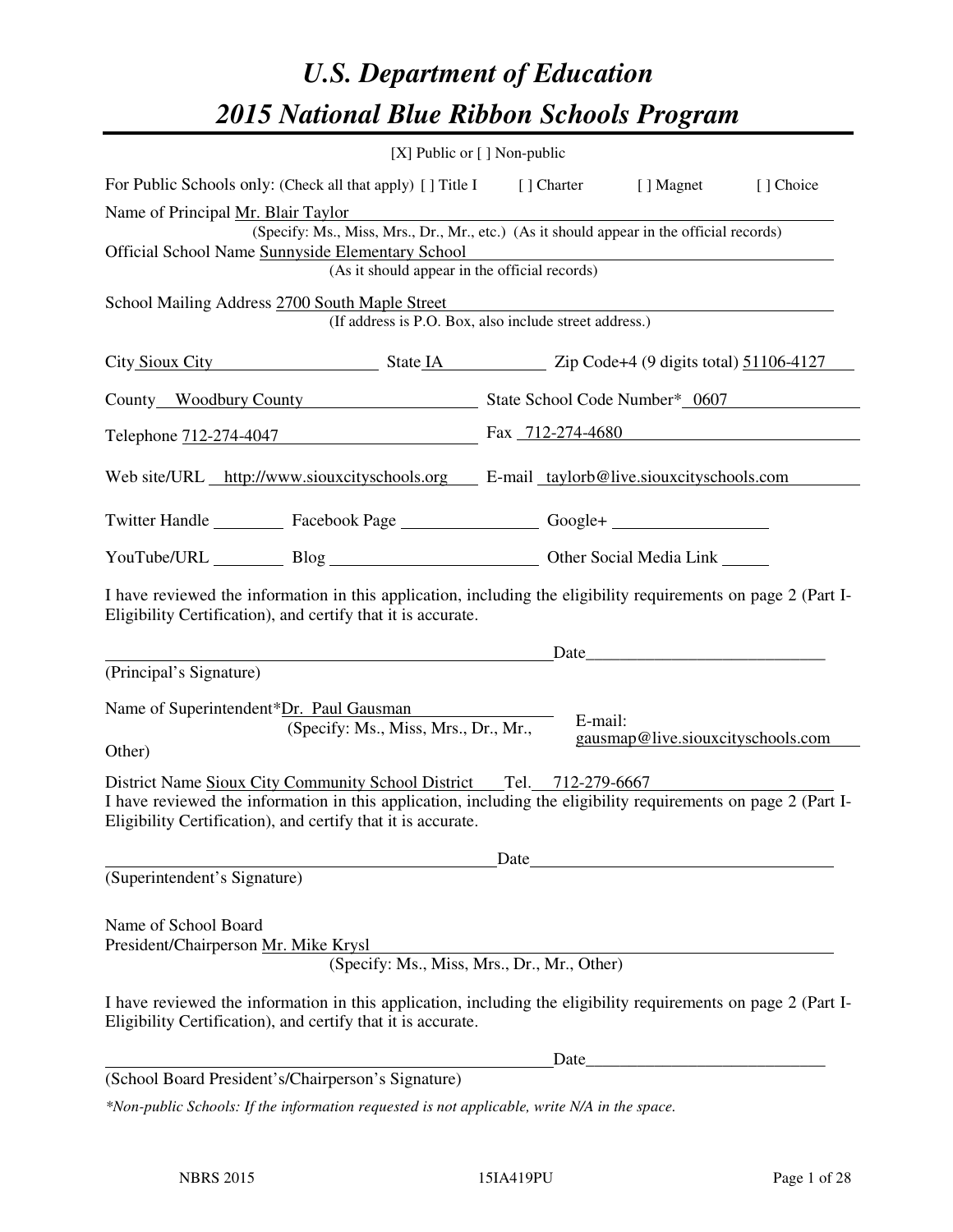#### **Include this page in the school's application as page 2.**

The signatures on the first page of this application (cover page) certify that each of the statements below, concerning the school's eligibility and compliance with U.S. Department of Education and National Blue Ribbon Schools requirements, are true and correct.

- 1. The school configuration includes one or more of grades K-12. (Schools on the same campus with one principal, even a K-12 school, must apply as an entire school.)
- 2. The school has made its Annual Measurable Objectives (AMOs) or Adequate Yearly Progress (AYP) each year for the past two years and has not been identified by the state as "persistently dangerous" within the last two years.
- 3. To meet final eligibility, a public school must meet the state's AMOs or AYP requirements in the 2014-2015 school year and be certified by the state representative. Any status appeals must be resolved at least two weeks before the awards ceremony for the school to receive the award.
- 4. If the school includes grades 7 or higher, the school must have foreign language as a part of its curriculum.
- 5. The school has been in existence for five full years, that is, from at least September 2009 and each tested grade must have been part of the school for the past three years.
- 6. The nominated school has not received the National Blue Ribbon Schools award in the past five years: 2010, 2011, 2012, 2013, or 2014.
- 7. The nominated school has no history of testing irregularities, nor have charges of irregularities been brought against the school at the time of nomination. The U.S. Department of Education reserves the right to disqualify a school's application and/or rescind a school's award if irregularities are later discovered and proven by the state.
- 8. The nominated school or district is not refusing Office of Civil Rights (OCR) access to information necessary to investigate a civil rights complaint or to conduct a district-wide compliance review.
- 9. The OCR has not issued a violation letter of findings to the school district concluding that the nominated school or the district as a whole has violated one or more of the civil rights statutes. A violation letter of findings will not be considered outstanding if OCR has accepted a corrective action plan from the district to remedy the violation.
- 10. The U.S. Department of Justice does not have a pending suit alleging that the nominated school or the school district as a whole has violated one or more of the civil rights statutes or the Constitution's equal protection clause.
- 11. There are no findings of violations of the Individuals with Disabilities Education Act in a U.S. Department of Education monitoring report that apply to the school or school district in question; or if there are such findings, the state or district has corrected, or agreed to correct, the findings.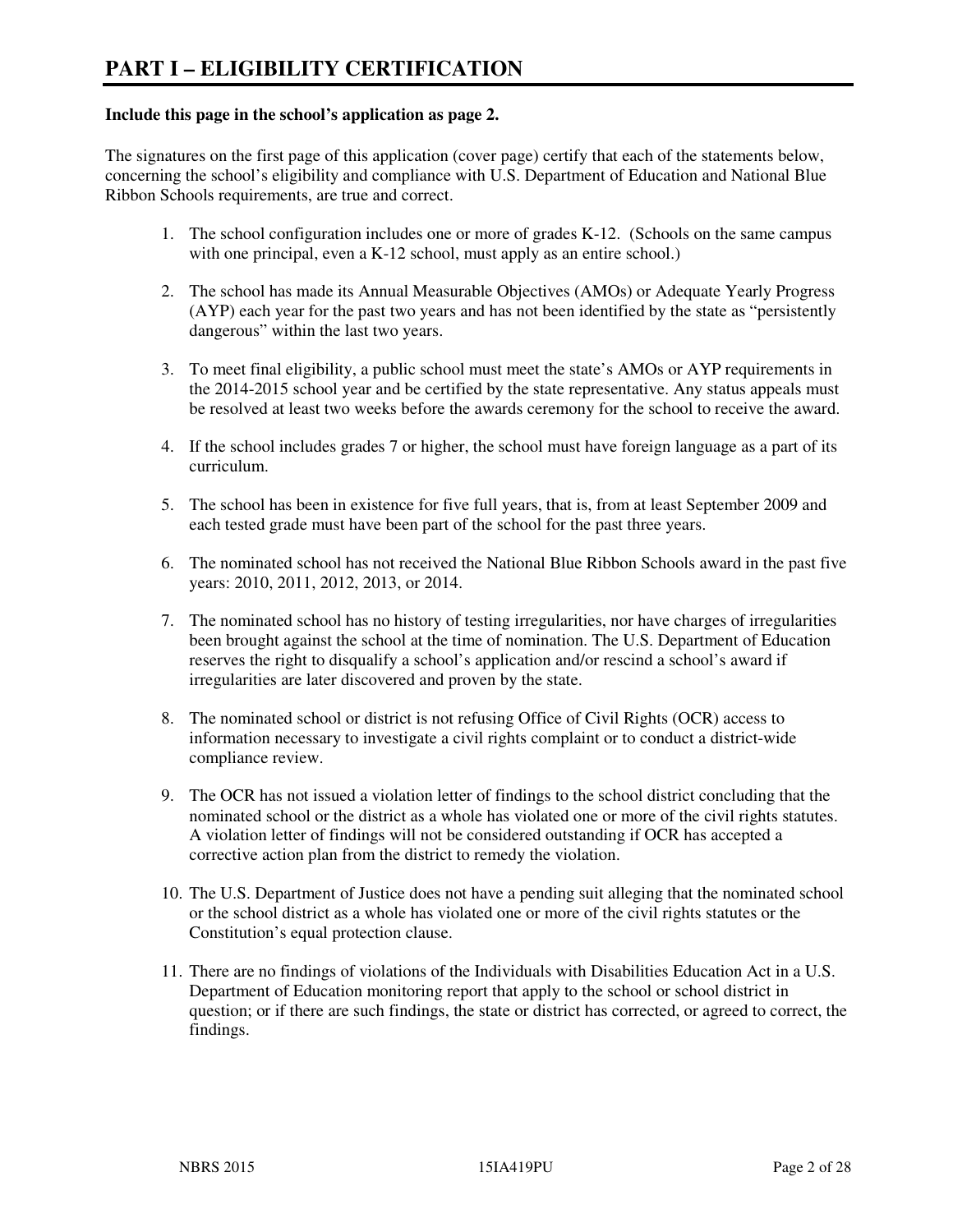# **PART II - DEMOGRAPHIC DATA**

#### **All data are the most recent year available.**

**DISTRICT** (Question 1 is not applicable to non-public schools)

| Number of schools in the district<br>(per district designation): | 17 Elementary schools (includes K-8)<br>3 Middle/Junior high schools<br>3 High schools |
|------------------------------------------------------------------|----------------------------------------------------------------------------------------|
|                                                                  | $0 K-12$ schools                                                                       |

23 TOTAL

**SCHOOL** (To be completed by all schools)

- 2. Category that best describes the area where the school is located:
	- [ ] Urban or large central city
	- [X] Suburban with characteristics typical of an urban area
	- [ ] Suburban
	- [ ] Small city or town in a rural area
	- [ ] Rural
- 3. 3 Number of years the principal has been in her/his position at this school.
- 4. Number of students as of October 1 enrolled at each grade level or its equivalent in applying school:

| Grade                           | # of         | # of Females   | <b>Grade Total</b> |
|---------------------------------|--------------|----------------|--------------------|
|                                 | <b>Males</b> |                |                    |
| <b>PreK</b>                     | 0            | $\theta$       | $\theta$           |
| K                               | 0            | 0              | 0                  |
| 1                               | 0            | 0              | $\theta$           |
| $\boldsymbol{2}$                | 0            | 0              | $\Omega$           |
| 3                               | 43           | 35             | 78                 |
| 4                               | 39           | 34             | 73                 |
| 5                               | 47           | 41             | 88                 |
| 6                               | 0            | $\theta$       | 0                  |
| 7                               | 0            | $\overline{0}$ | 0                  |
| 8                               | 0            | 0              | 0                  |
| 9                               | $\theta$     | 0              | 0                  |
| 10                              | 0            | 0              | 0                  |
| 11                              | 0            | 0              | $\theta$           |
| 12                              | 0            | 0              | 0                  |
| <b>Total</b><br><b>Students</b> | 129          | 110            | 239                |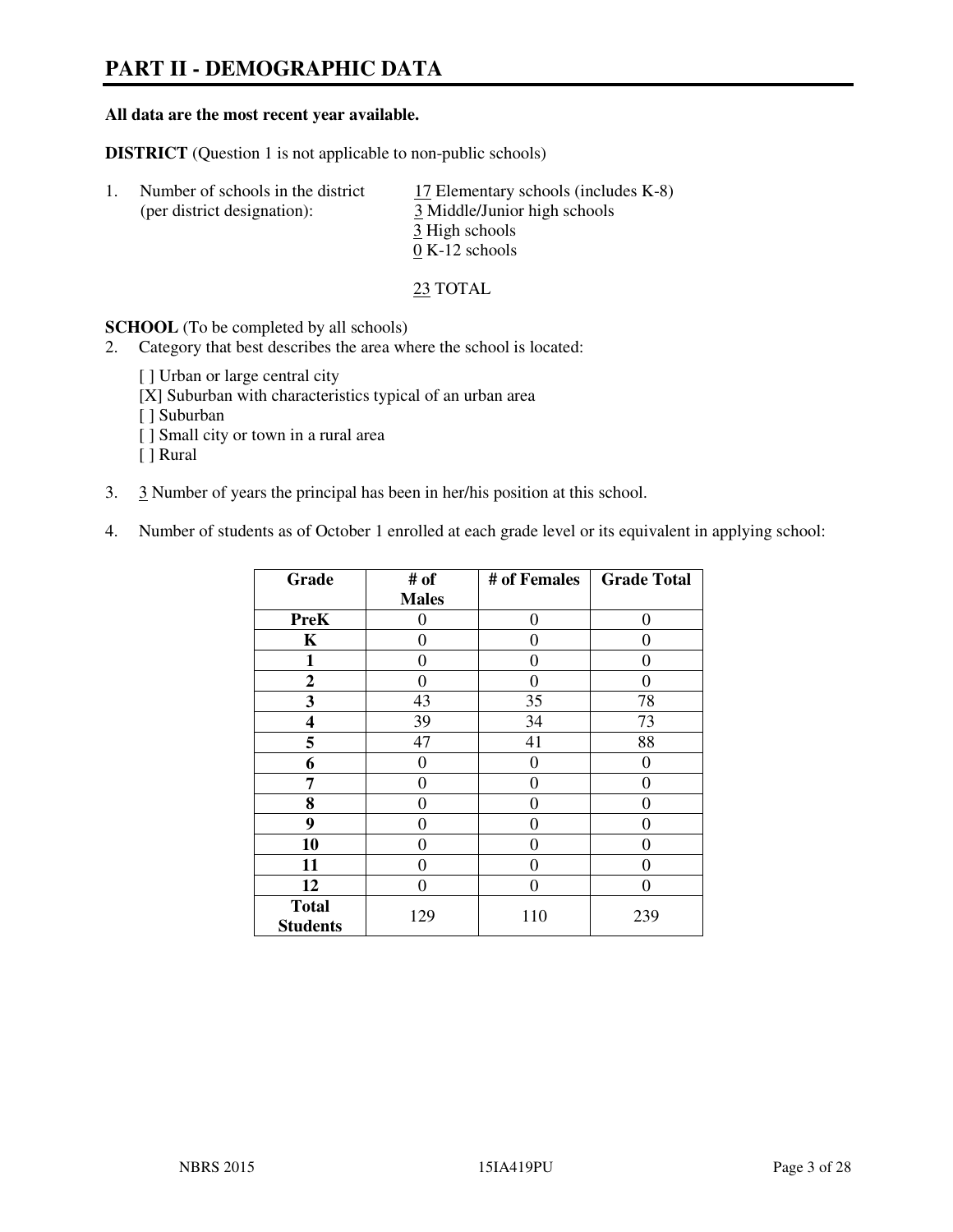5. Racial/ethnic composition of  $1\%$  American Indian or Alaska Native the school: 2 % Asian

 4 % Black or African American 6 % Hispanic or Latino 0 % Native Hawaiian or Other Pacific Islander 87 % White 0 % Two or more races **100 % Total** 

(Only these seven standard categories should be used to report the racial/ethnic composition of your school. The Final Guidance on Maintaining, Collecting, and Reporting Racial and Ethnic Data to the U.S. Department of Education published in the October 19, 2007 *Federal Register* provides definitions for each of the seven categories.)

6. Student turnover, or mobility rate, during the 2013 - 2014 year: 3%

This rate should be calculated using the grid below. The answer to (6) is the mobility rate.

| <b>Steps For Determining Mobility Rate</b>         | Answer                |
|----------------------------------------------------|-----------------------|
| $(1)$ Number of students who transferred to        |                       |
| the school after October 1, 2013 until the         | 5                     |
| end of the school year                             |                       |
| (2) Number of students who transferred             |                       |
| <i>from</i> the school after October 1, 2013 until | $\mathcal{D}_{\cdot}$ |
| the end of the school year                         |                       |
| (3) Total of all transferred students [sum of      |                       |
| rows $(1)$ and $(2)$ ]                             |                       |
| (4) Total number of students in the school as      | 230                   |
| of October 1                                       |                       |
| $(5)$ Total transferred students in row $(3)$      | 0.030                 |
| divided by total students in row (4)               |                       |
| $(6)$ Amount in row $(5)$ multiplied by 100        | 3                     |

#### 7. English Language Learners (ELL) in the school:  $0\%$ 0 Total number ELL

Number of non-English languages represented: 0 Specify non-English languages:

8. Students eligible for free/reduced-priced meals: 21 % Total number students who qualify: 50

#### **Information for Public Schools Only - Data Provided by the State**

The state has reported that  $29\%$  of the students enrolled in this school are from low income or disadvantaged families based on the following subgroup(s): Students eligible for free/reduced-priced meals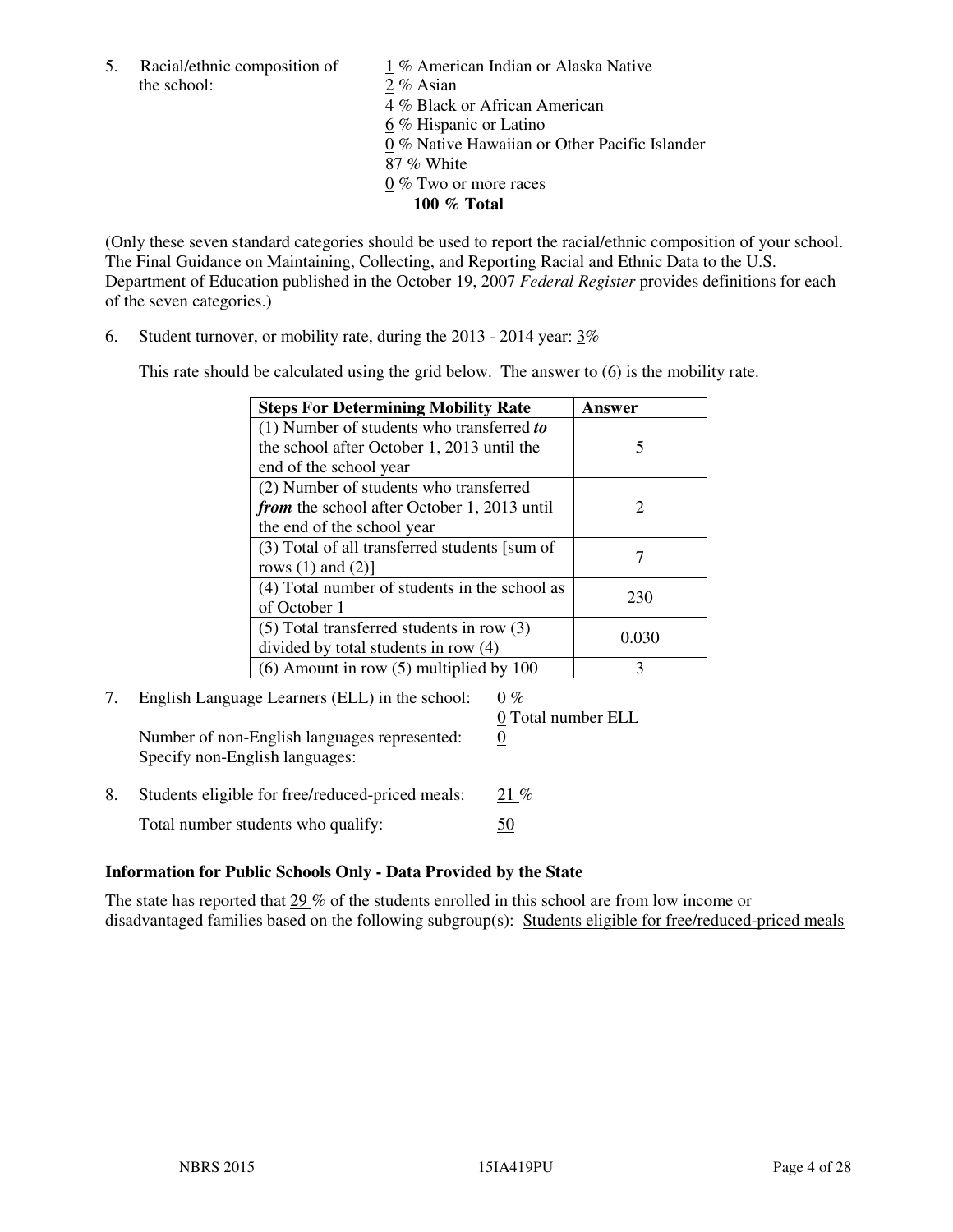39 Total number of students served

Indicate below the number of students with disabilities according to conditions designated in the Individuals with Disabilities Education Act. Do not add additional categories.

| <u>marritano with Disachitity Buatanon ritti Do not auu auunchai talegorito.</u> |                                         |
|----------------------------------------------------------------------------------|-----------------------------------------|
| 12 Autism                                                                        | $\underline{0}$ Orthopedic Impairment   |
| 0 Deafness                                                                       | 0 Other Health Impaired                 |
| 0 Deaf-Blindness                                                                 | 15 Specific Learning Disability         |
| 0 Emotional Disturbance                                                          | 7 Speech or Language Impairment         |
| 1 Hearing Impairment                                                             | 1 Traumatic Brain Injury                |
| 0 Mental Retardation                                                             | 1 Visual Impairment Including Blindness |
| 9 Multiple Disabilities                                                          | 0 Developmentally Delayed               |
|                                                                                  |                                         |

10. Use Full-Time Equivalents (FTEs), rounded to nearest whole numeral, to indicate the number of personnel in each of the categories below:

|                                       | <b>Number of Staff</b>      |
|---------------------------------------|-----------------------------|
| Administrators                        |                             |
| Classroom teachers                    | 9                           |
| Resource teachers/specialists         |                             |
| e.g., reading, math, science, special | 10                          |
| education, enrichment, technology,    |                             |
| art, music, physical education, etc.  |                             |
| Paraprofessionals                     | 11                          |
| Student support personnel             |                             |
| e.g., guidance counselors, behavior   |                             |
| interventionists, mental/physical     |                             |
| health service providers,             | $\mathcal{D}_{\mathcal{L}}$ |
| psychologists, family engagement      |                             |
| liaisons, career/college attainment   |                             |
| coaches, etc.                         |                             |
|                                       |                             |

11. Average student-classroom teacher ratio, that is, the number of students in the school divided by the FTE of classroom teachers, e.g.,  $22:1$   $27:1$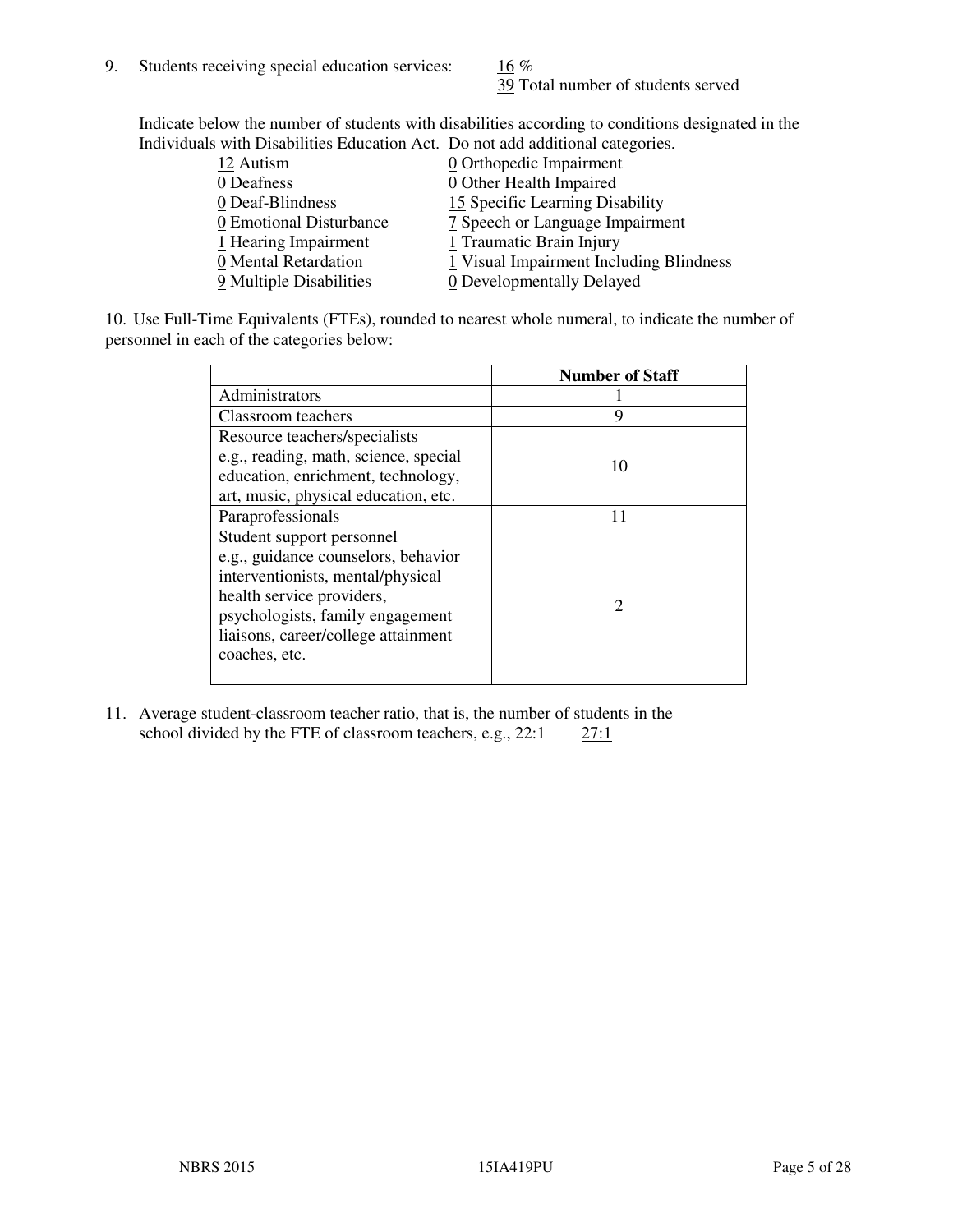12. Show daily student attendance rates. Only high schools need to supply yearly graduation rates.

| <b>Required Information</b> | 2013-2014     | 2012-2013       | 2011-2012 | 2010-2011 | 2009-2010 |
|-----------------------------|---------------|-----------------|-----------|-----------|-----------|
| Daily student attendance    | 97%           | 97%             | 96%       | 96%       | 96%       |
| High school graduation rate | $\gamma_{\%}$ | $\mathcal{V}_o$ | $0\%$     | 0%        | 0%        |

#### 13. **For schools ending in grade 12 (high schools)**

Show percentages to indicate the post-secondary status of students who graduated in Spring 2014

| <b>Post-Secondary Status</b>                  |       |
|-----------------------------------------------|-------|
| Graduating class size                         |       |
| Enrolled in a 4-year college or university    | በ‰    |
| Enrolled in a community college               | $0\%$ |
| Enrolled in career/technical training program | $0\%$ |
| Found employment                              | $0\%$ |
| Joined the military or other public service   | 0%    |
| Other                                         |       |

14. Indicate whether your school has previously received a National Blue Ribbon Schools award. Yes No X

If yes, select the year in which your school received the award.

15. Please summarize your school mission in 25 words or less: Sunnyside Elementary School challenges students through differentiated instruction based on individual needs and high expectations for all to be lifelong learners and leaders supported in a safe, nurturing community.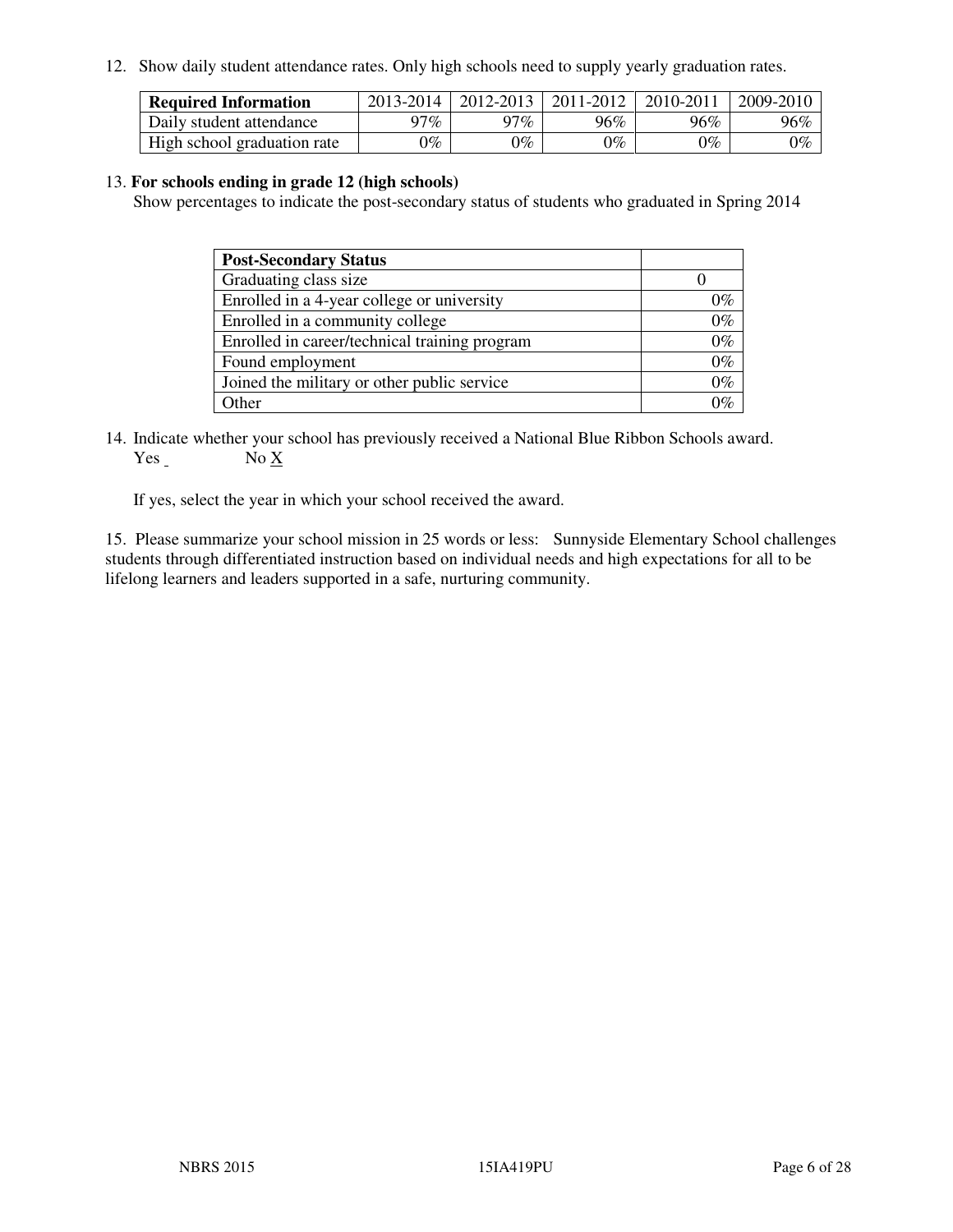# **PART III – SUMMARY**

A supportive and caring community surrounds Sunnyside Elementary School. In addition, this community has high expectations of the staff and students of Sunnyside. We are a smaller elementary school nestled in a typical middle-class Iowa neighborhood. As a true neighborhood school, Sunnyside has the opportunity to meet individual needs and develop a strong sense of community.

Many Sunnyside parents have college degrees. Our students have had the importance of an education, and more importantly their education, set before them from the very beginning. Our students have had many life experiences and exposure to learning opportunities that others never encounter. This wide experience base allows for a dynamic foundation for us to build upon, multiply, and sustain over the three years we have to positively impact their lives at Sunnyside. Although parents with college degrees raise many of our students, Sunnyside has the great responsibility of effectively serving a growing subgroup: our low SES subgroup.

Upon the conception of Sunnyside in 1957, this neighborhood school served students in grades K-6. When sixth grade moved into middle school, Sunnyside became a K-5 campus. Within the last 11 years, Sunnyside has transitioned into a third through fifth grade campus in order to meet the needs of our surrounding population. We are a "sister" school to Nodland Elementary School, less than one mile away, which serves students in grades transitional kindergarten (TK) -2. Separating the campuses has enabled this dynamic, small team of educators the opportunity to develop an intense focus on third through fifth grade curriculum and skills. In addition, this separation of schools encourages our students to rise up as leaders for not only this campus but also our sister campus.

Students develop with breadth and complexity by utilizing empirical teaching strategies, 21st century technology, Positive Behavior Interventions and Support, Second Step curriculum, and access to dynamic staff. This creates opportunities for students to assume leadership roles within our school. We have a Student Council that assists in beautifying the campus, gathering canned food items for a local food pantry, and awarding scholarships to former Sunnyside students through fundraisers led by students. The band and orchestra students perform on different occasions by showing their skills and talents through concerts for all to enjoy and to contagiously ignite a passion within our students to join one of our spectacular musical groups. In addition, all students participate in our music program which gives them the opportunity to demonstrate their talents in class as well as through concerts.

Challenging the 16% of students identified as talented and gifted occurs through extension activities. These gifted students, are encouraged to "go deeper" and expand paradigms to add depth to their knowledge base expressed in numerous modalities.

Sunnyside's Walking School Bus program links staff, students, parents and community volunteers together before the school day begins by meeting at designated spots around our neighborhood and walking to school together. This program emphasizes not only the physically healthy component of each student's life but also enhances social and emotional safety.

To better serve the students and families of Sunnyside, a before and after school program has been developed to ensure the safety and well-being of all students. This service, Beyond the Bell, provides academic tutoring as well as social opportunities in a highly structured environment. Sunnyside staff is committed to fully developing students academically, emotionally, physically, socially and culturally. The majority of our certified staff has or will have earned a Master's Degree by December 2015. This commitment to grow as professionals, in addition to the daily dedication given to their students at Sunnyside, directly results in more fully developed students on this campus, in our neighborhoods and in our community.

The staff of Sunnyside welcomes and encourages new, aspiring educators to complete practicums and student teaching on our campus. Each semester brings vibrant future educators to partner with experienced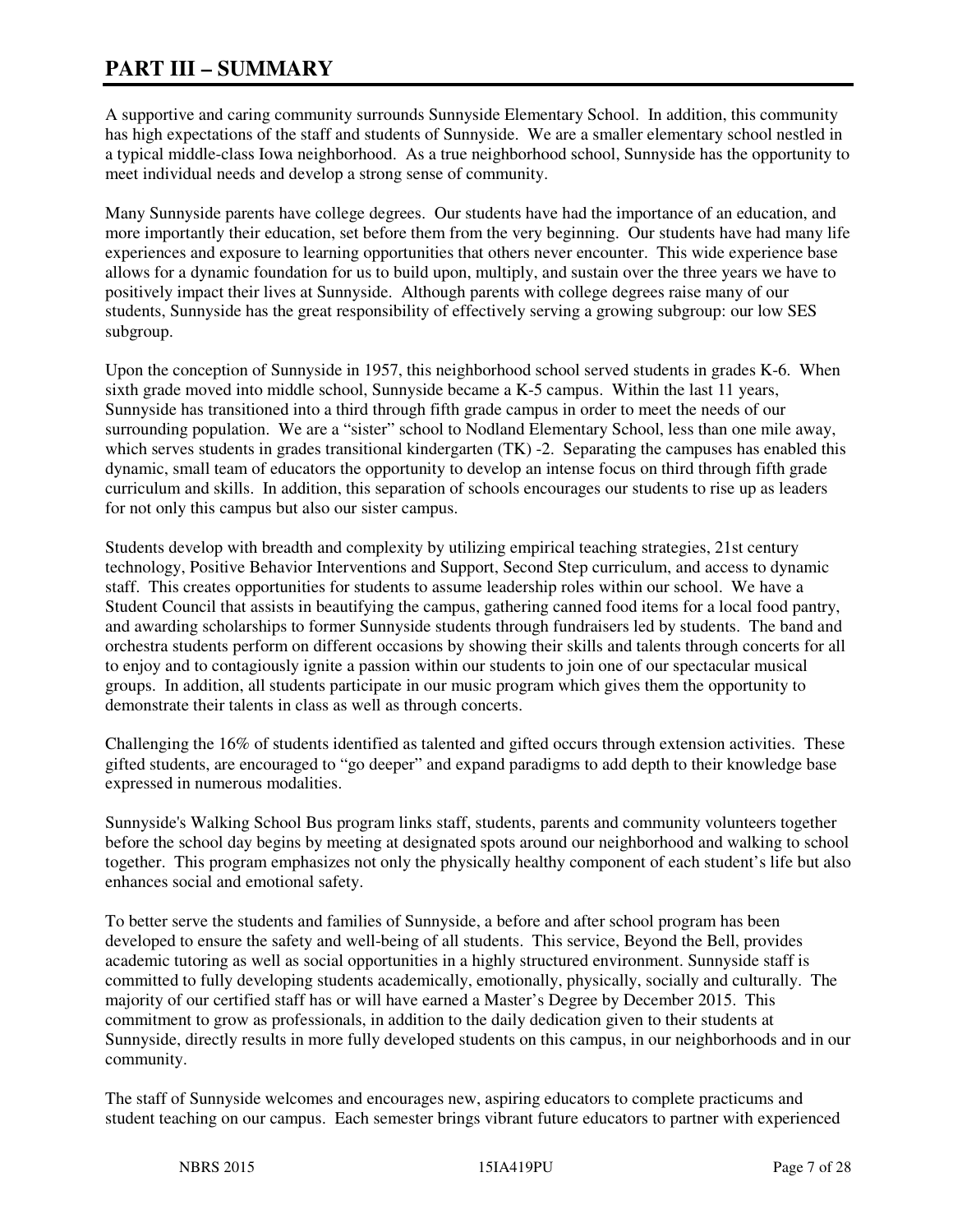teachers to learn not only the science of teaching, but the art of teaching. The relationships formed during these experiences provide a network of ongoing professional collaboration.

Our thriving Parent Teacher Organization (PTO) is devoted to supplying and supporting our school with necessary materials and resources to ensure students have opportunities available for high-quality extension and enrichment. This organization is extremely generous by funding projects and purchasing materials to enhance learning. The PTO also provides field trip opportunities for students to enrich their lives and create activities for families to come together outside of school hours to experience fun-filled activities securing safe, secure relationships between home and school. A strong relationship between the PTO and Sunnyside staff makes the bond between school and home an invaluable asset. The benefits of this bond are mutually beneficial resulting in a caring and contributing community of all ages.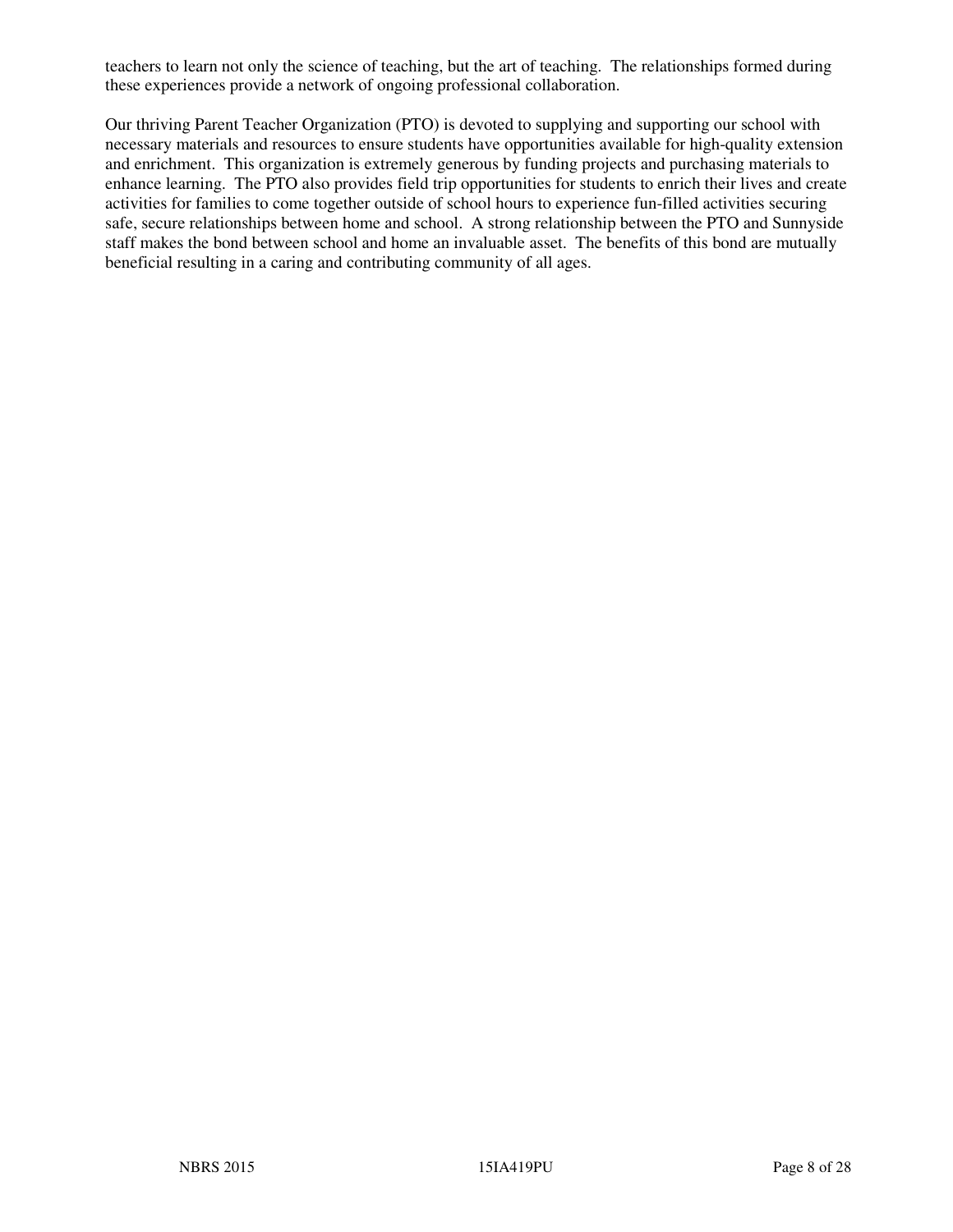### **1. Core Curriculum:**

Iowa adopted the Common Core in 2008. At that time, Sioux City Community School District (SCCSD) began to study the new academic standards which identified the essential knowledge, skills and dispositions for students in grades kindergarten through twelve. The Iowa Core contains standards in English language arts, math, science and social studies. The Iowa Core also includes vital 21st Century Skills such as employability, financial, health, civic and technology literacy. The Iowa Core is not a curriculum—it is a set of grade-level expectations which help both students and teachers to set learning goals. The SCCSD has embraced the Iowa Core's purpose, appropriate, consistent expectations for all learners.

In the years immediately following the adoption of the Iowa Core (2008-2010), the SCCSD engaged in professional development designed to begin the process of a close examination of the Core Standards in each content area. In partnership with our regional Area Education Agency, the district participated in the "Investigations" training designed to educate teachers in the structure and content of the Iowa Core. This training provided a framework for a new approach to deliver and utilize curriculum in the SCCSD. Then educators began their curriculum work at the standard level.

Over the past five years, all curriculum adoptions in the district included a careful analysis of the standards by teams of classroom teachers. Training occurs based on Larry Ainsworth's approach to "unwrap" standards in order to facilitate a deeper understanding of the rigor and cognitive demand of each standard. The curriculum process continues as teachers access resources which aligning to the identified power standards. These resources may include textbooks, digital resources, or other teacher-constructed lessons. Curriculum adoption includes a review of resources through the lens of equity and cultural sensitivity. The availability of English Language Learner (ELL) supplements, differentiated, and authentic materials is a vital component of this adoption process.

The interface between the intended curriculum and the implemented curriculum occurs as Sioux City educators leverage the expertise, talent and skills of district staff within the context of professional learning communities (PLC). Curriculum development in Sioux City schools is a collaborative effort that begins in the classroom yet extends district-wide via a network of curriculum focused teams, the PLC.

The primary goal of the grade-level or content-alike PLC structure is professional collaboration with an instructional focus. PLC work is the genesis of district curriculum work. Teacher leaders and building administrators partner with classroom teachers to focus on learning targets, instructional strategies, assessment, and classroom culture.

The next phase of the curriculum process includes teacher teams which create district common formative and summative assessments, directly aligned to the Iowa Core. Teams vertically aligned power standards to create a framework of skills that grow in depth and complexity over time in each content area. In each of the Iowa Core content areas, teachers have identified "power standards" which are used to guide instruction, align assessments and represent performance on our standards-based report cards.

The district utilizes an interactive and engaging approach to math, aligned to the state standards and seamlessly integrated with digital resources. Following data analysis of formative and summative math assessments, Sunnyside recognized a deficit in automaticity of all mathematical operations. A focused plan developed to provide additional resources to fortify and support our young learners. Becoming comfortable with time constraints occur in testing through weekly timed probes. Students actively monitor their learning progress through goal-setting and self-reporting. To support students across all environments, Sunnyside students are able to access a digital math resource focused on the development of well-defined math skills.

The Iowa Core drives the English language arts curriculum. Measuring students' proficiency on the standards occurs with multiple data points including the use of FAST (Formative Assessment System for Teachers). Reading instruction occurs for at least 90 minutes each day using research-based instructional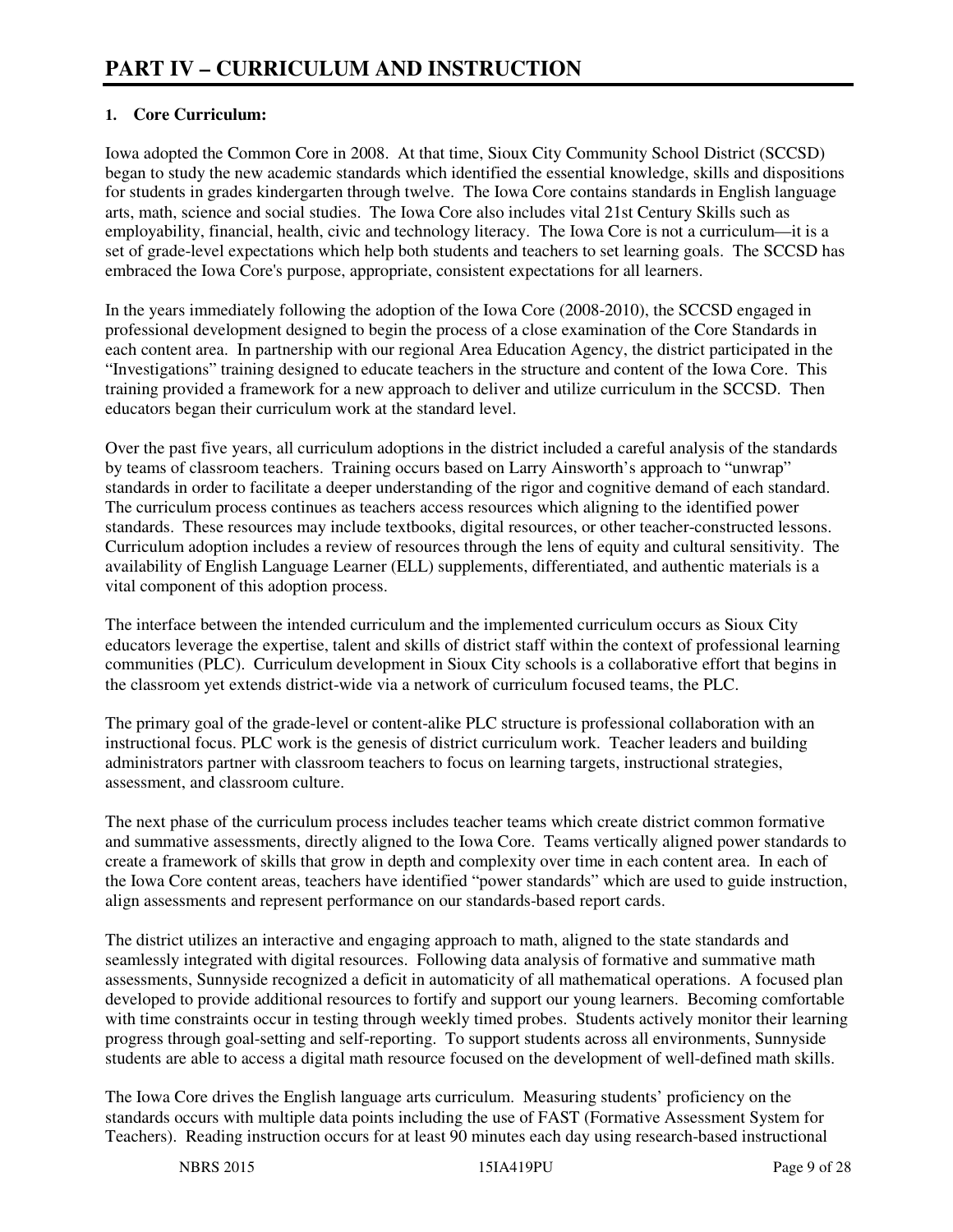strategies. Students not reaching targeted proficiency levels receive a variety of interventions including small group instruction, tutoring, mentoring, and skill development.

Social studies and science standards aligned to the Iowa Core. Teachers deliver instruction utilizing a variety of curriculum resources in order to achieve the Iowa Core standards at each grade level. Science is inquiry-based, hands-on learning, ensuring that all learners utilize their experience.

#### **2. Other Curriculum Areas:**

The most important educational goals in a third through fifth grade visual arts program are to bolster retention and to develop transfer. Students use higher order thinking skills such as evaluate, compose, question, experiment, and interpret. Students apply the knowledge and skills they have developed to other content areas and contextual situations. Providing one hour every week, students independently create artwork reflecting their thoughts and ideas.

Research is prolific regarding the impact that formal music education has on student achievement. Effective music education requires students to utilize all sections of the brain and crosses the curriculum to other content areas. The mechanics alone of learning to read music is intricate, considering that the student's eye not only has to track left to right, but also up and down, determine timing and pitch simultaneously, while paying attention to expressive musical elements such as dynamics, phrasing, and structure. The connections between both sides of the brain throughout this process strengthen the student's ability to read and overall cognitive function.

All students engage in effective music education two times a week for thirty minutes. Third and fourth grade students learn a musical instrument, a soprano recorder. Students spend 18 weeks in intensive musicreading and recorder study. Field trips and performances enhance the students' musical experiences. Third, fourth and fifth graders are introduced to opera, orchestral instruments, and musical theater by attending live performances.

Sunnyside students attend music assemblies throughout the year presented by surrounding area professionals. Fourth and fifth grade students have the opportunity to participate in orchestra and band. A high-quality music education program, consistently delivered, plays a direct role in young learners' overall academic achievement and their transfer of learning to other subjects, resulting in higher test scores and more mentally and aesthetically-balanced learners.

Sunnyside students (grades 3-5) participate in physical education twice a week for thirty minutes. Students in physical education access knowledge by exploring many different kinds of movements. They learn through their senses by visually seeing the skill, listening to the skill instruction, and physically applying the skill. Physical education creates the opportunity for students to interact with one another outside of the classroom. Students participate in game situations where they work together as team members, apply problem solving strategies to enhance their performance, and problem solve different perspectives. Sportsmanship is crucial in the development of a well- rounded and productive citizen. Sunnyside students use both mental and muscular abilities in all of their activities. Students learn the basic kinesiology concepts and apply those concepts to give them greater flexibility and strength. Due to the competitive nature, emotions can run from high to low in a matter of seconds depending on the outcome of the game. Students must use their emotions in a positive and mature way to deal with the situation.

Students use coordination and body control in all of their fitness skills. From counting the number of repetitions for an exercise, balancing on their right or left foot, to practicing what angle your arm should be when shooting a free-throw, the skills in physical education overlap and enhance our students' academic classes. Research shows that students engaged in physical education have increased motor skills and higher levels of academic achievement.

Technology resources are a daily expectation for the delivery of instruction. By conducting classes in an empowered 21st century environment, increased student engagement and achievement result in depth and complexity. Technology tools in the classroom allow teachers to better differentiate instruction, engage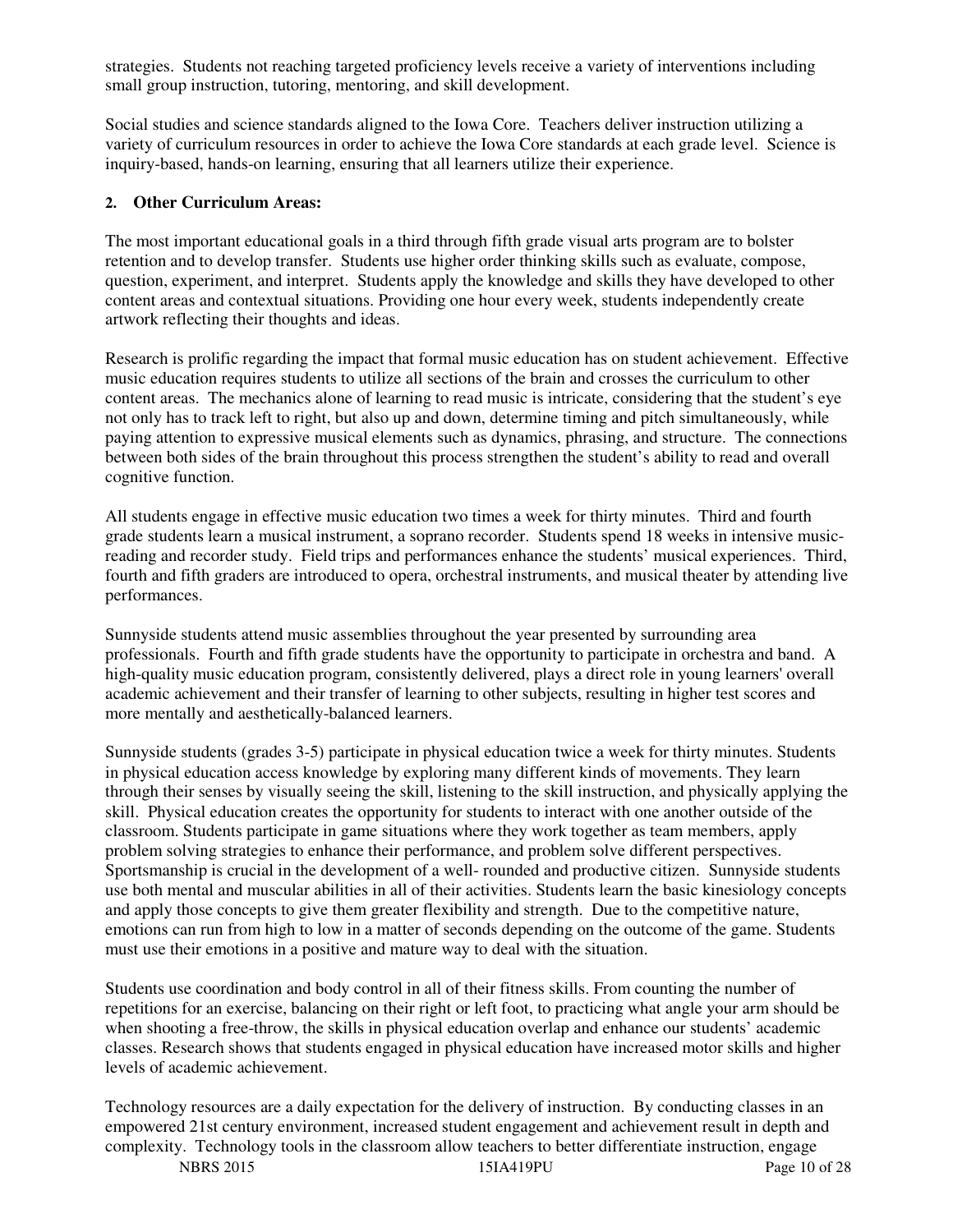students in more meaningful ways, add richness to instructional content, and a host of other impacts when tightly integrated into the curriculum. This technology includes hardware and software with items such as interactive whiteboards, document cameras, and collaborative applications, streaming video services, websites, and others. Basic keyboarding skills through technology equip students to share ideas and thoughts. Students receive instruction three times a week for thirty minutes on keyboarding. In addition, computer time provides skill practice, research, and completion of projects. Technology skills enhance curriculum areas to transfer knowledge to different domains.

#### **3. Instructional Methods and Interventions:**

Instructional approaches, methods, and interventions meet the individual needs of each student. To achieve instructional goals, approaches, methods, and interventions are systematically determined and consistently monitored and evaluated. Differentiated Instructional approaches meet the needs of all learners. Educators present explicit instruction to address objectives and learning targets aligned with the standard. Formative and summative assessments indicate areas of strengths and concerns allowing teachers to create specially designed lessons.

Classroom Instruction That Works (CITW) includes principles and strategies used for effective instruction. While selecting the best research-based method to meet the needs of the learners, educators need to be fully knowledgeable of the standard, the purpose, the students' prior knowledge and learning styles. The choice of teaching method or methods depends largely on the information or skill taught and influenced by the skill level and enthusiasm of the students. Commonly used instructional approaches may include class demonstration, recitation, memorization, or a combination of these.

Some instructional approaches used to raise student achievement in math are Board Math, Reflex Math, and Skills Tutor. Board Math is a quick paced math strategy to preview/review math concepts taught throughout the year. Reflex Math is a highly motivating web-based program that helps students of all ability levels to develop fluency of basic facts. Reflex Math allows teachers and parents to continuously monitor each student's performance. Educators analyze performance data to determine the support needed for continued success. Skills Tutor provides students practice and review of foundational skills that support the Iowa Core.

Formative and summative data determine interventions designed to meet specific individual needs. Reliable and valid data collection insures fidelity of the intervention. To increase reading comprehension, students are assessed, evaluated and grouped to participate in Whole-to-Part Instruction designed to meet one of three skill deficits. Quick Reads software and Read Naturally address deficits in reading fluency and comprehension by providing practice on repeated passages. Students play an active role in their own learning by setting goals and monitoring/charting their performance. Imagine Learning is a tool that collects individual baseline data and designs a program to strengthen literacy deficits of the individual child. Positive Behavior Intervention Supports (PBIS) is a tiered instructional process focused on explicit instruction to individuals needing behavioral support.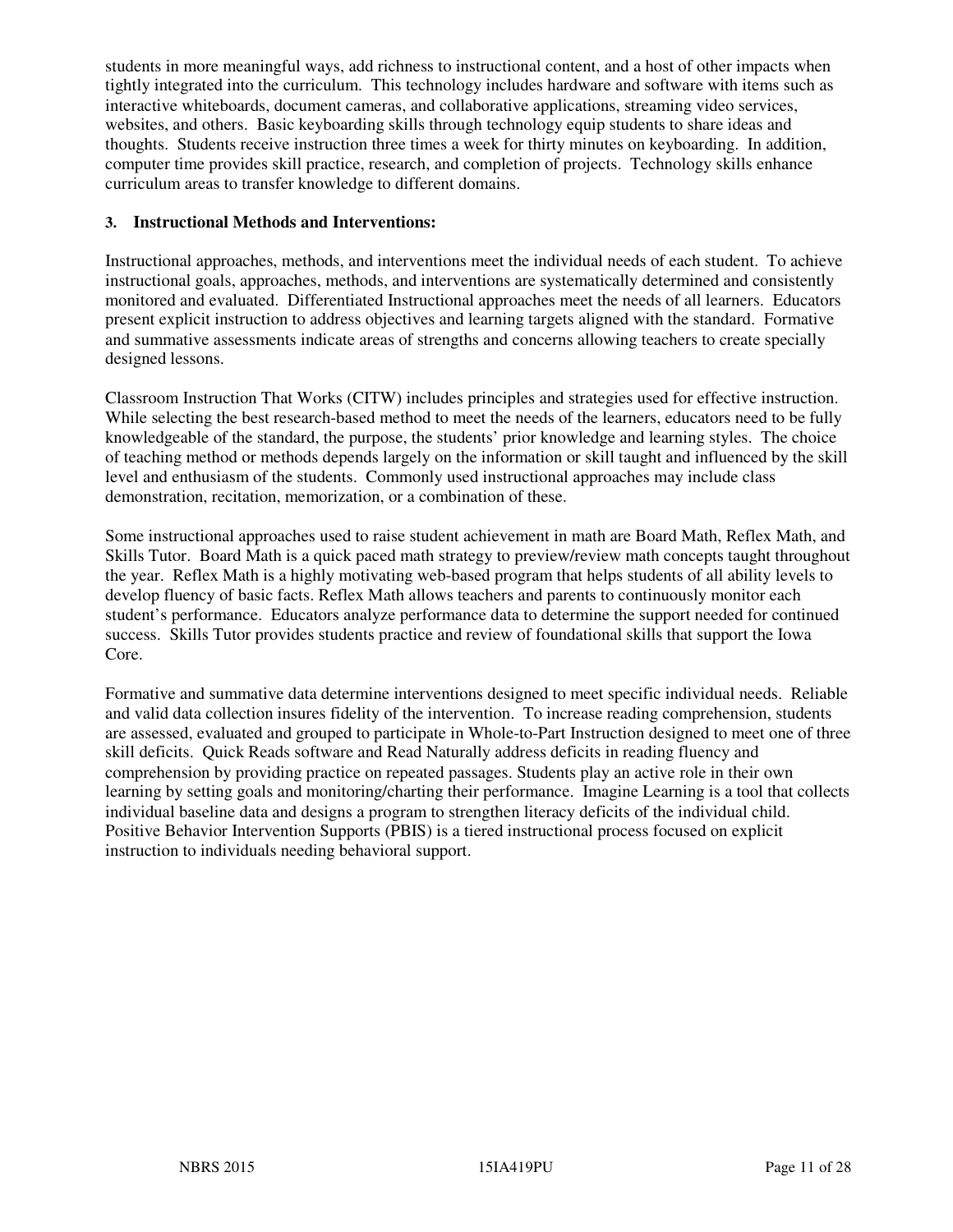#### **1. Assessment Results Narrative Summary:**

Sunnyside students consistently participated in Iowa Assessments from 2009-2013 in reading. In the 2013- 2014 school year, third and fifth grade students participated in Smarter Balanced. According to the Iowa Department of Education, scores remained the same as the 2012-2013 school year. Over the past five years, each class of students has demonstrated growth across the data table. Third grade students in the 2010-2011 scored 77.4% in reading, when followed through to fifth grade, or the 2012-2013 school year, these students scored 86.3% in reading on fifth grade assessments. This indicates an increase of 8.9% on skills aligned with the Iowa Core. Students participating in the fourth grade reading assessment beginning with 2009 have grown from 80.95% to 94.94% in 2014. This indicates a significant performance growth on fourth grade assessments over five years of 13.99%.

When analyzing third grade math scores from the 2012-2013 school year to the 2013-2014 school year, data show a 7.57% increase in math proficiency. During the same time period, math scores on the Iowa Assessment in fourth grade increased from 80.65% to 93.67%, showing an increase of 13.02%.

An analysis of data determined the appropriate interventions and enrichment activities; this allows more opportunities for students to learn at higher levels. Educators developed a tiered-level of support to allow all students to access the standards with greater depth and complexity. Individual students completed interventions designed to address specific deficient skill areas. The implementation of the tiered-level system directly impacted the growth indicated on the Iowa Assessment. Sunnyside has the honor of serving children with intellectual disabilities (formally known as severe and profound) that reside not only within our feeder zone but also the entire district. Many of the students come from smaller school districts around Sioux City. While data indicate more than 2% of our population completed alternate assessment, this assessment tool provides the most valid results of student achievement or ability.

Deficiencies identified through formative and summative assessment completed by school staff in addition to further testing completed by our Area Education Agency guide the intervention process. To address the specific needs of students in our subgroups, specifically designed instruction targeting skill deficits occurs for a minimum of thirty minutes daily in language arts and at least an additional minimum of thirty minutes daily in math.

Data from the 2013-2014 Iowa Assessment, indicates 100% of students receiving Free and Reduced-Priced Meals, achieved proficient plus advanced in reading across two grade levels, fourth and fifth grade. One hundred percent of students receiving Special Education services, achieved proficient plus advanced in fourth grade for both reading and math for the Iowa Assessment.

#### **2. Assessment for Instruction and Learning and Sharing Assessment Results:**

Sunnyside performs data analysis in a variety of ways – performance across a grade level, performance by educator, and performance of the individual student. Analyzing the results of Iowa Assessment identifies strengths and weaknesses in instructional practices. Quarterly professional development in grade-level PLC, focuses on quarterly disaggregation of data obtained through formative and summative assessments, to develop instruction specifically targeting areas of need for individual students.

Research-based assessment tools, such as FAST (Formative Assessment System for Teachers), are designed to make assessment highly efficient and instructionally relevant. Teachers utilize FAST three times a year. The use of technology to automate the scoring, enter data, conduct analysis, and report results enables teachers to spend less time assessing and more time engaging with instruction.

In the spring of 2013, data indicated a strong need for further intensive tiered intervention. Training and implementation of the model, Whole-to-Part (WTP), addressed the specific needs of Sunnyside students. WTP defines the silent reading comprehension process as consisting of three whole-parts, silent reading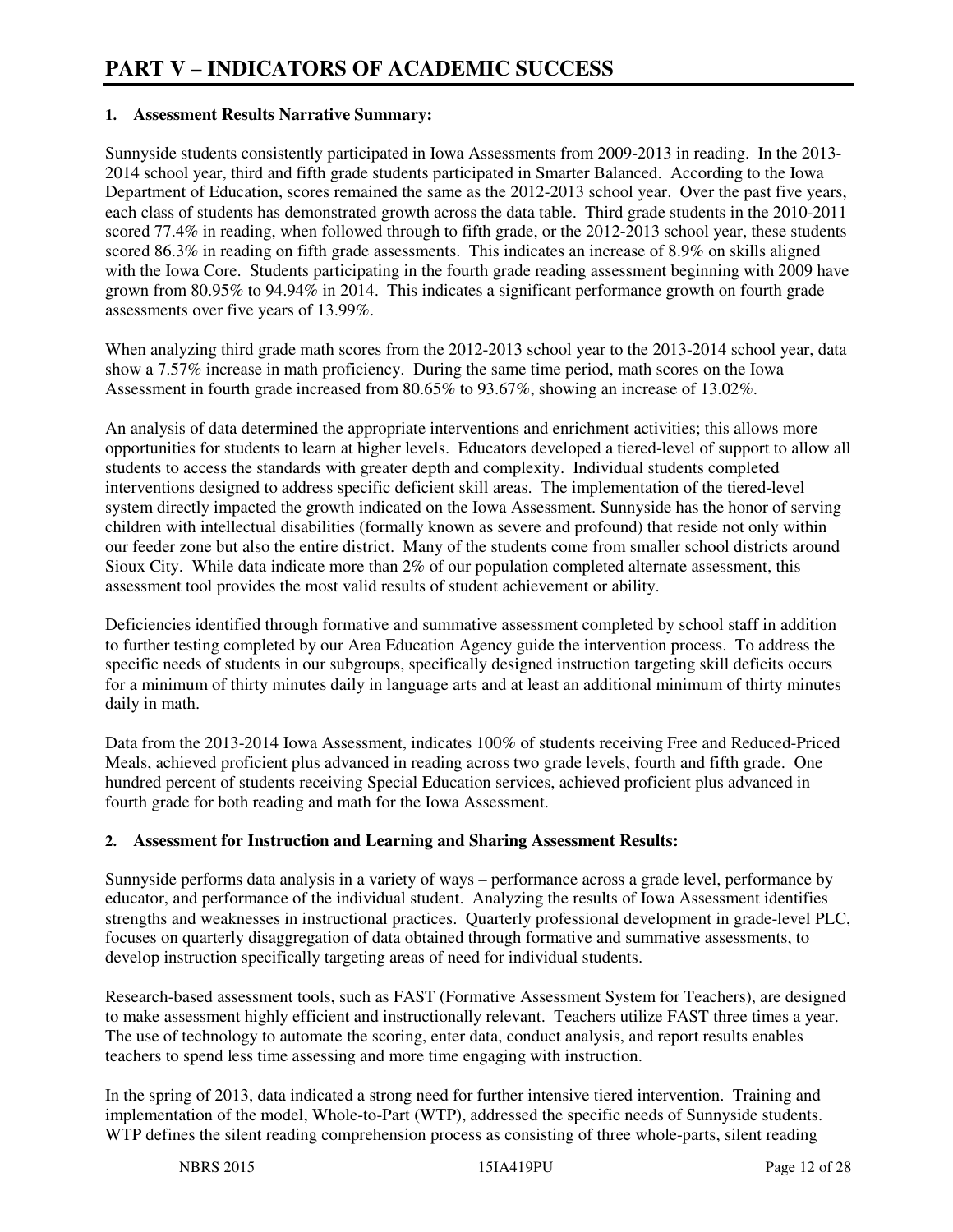comprehension, word identification (decoding), and print processing. Using the WTP model, Sunnyside incorporated What I Need (W.I.N.) time. To maximize effectiveness, W.I.N. is a daily, protected thirty minute block of time for the sole purpose of presenting needs-based instruction in a flex grouping format. Assessment occurs and data analyzed to monitor and evaluate growth every 10 weeks. New flex groups address identified skill deficits.

Parents learn about and review FAST data with teachers in the fall, winter and spring. Parents learn and review WTP data every ten weeks. Families receive the results of the Iowa Assessment and an interpretive guide. Opportunities are always available to discuss data further.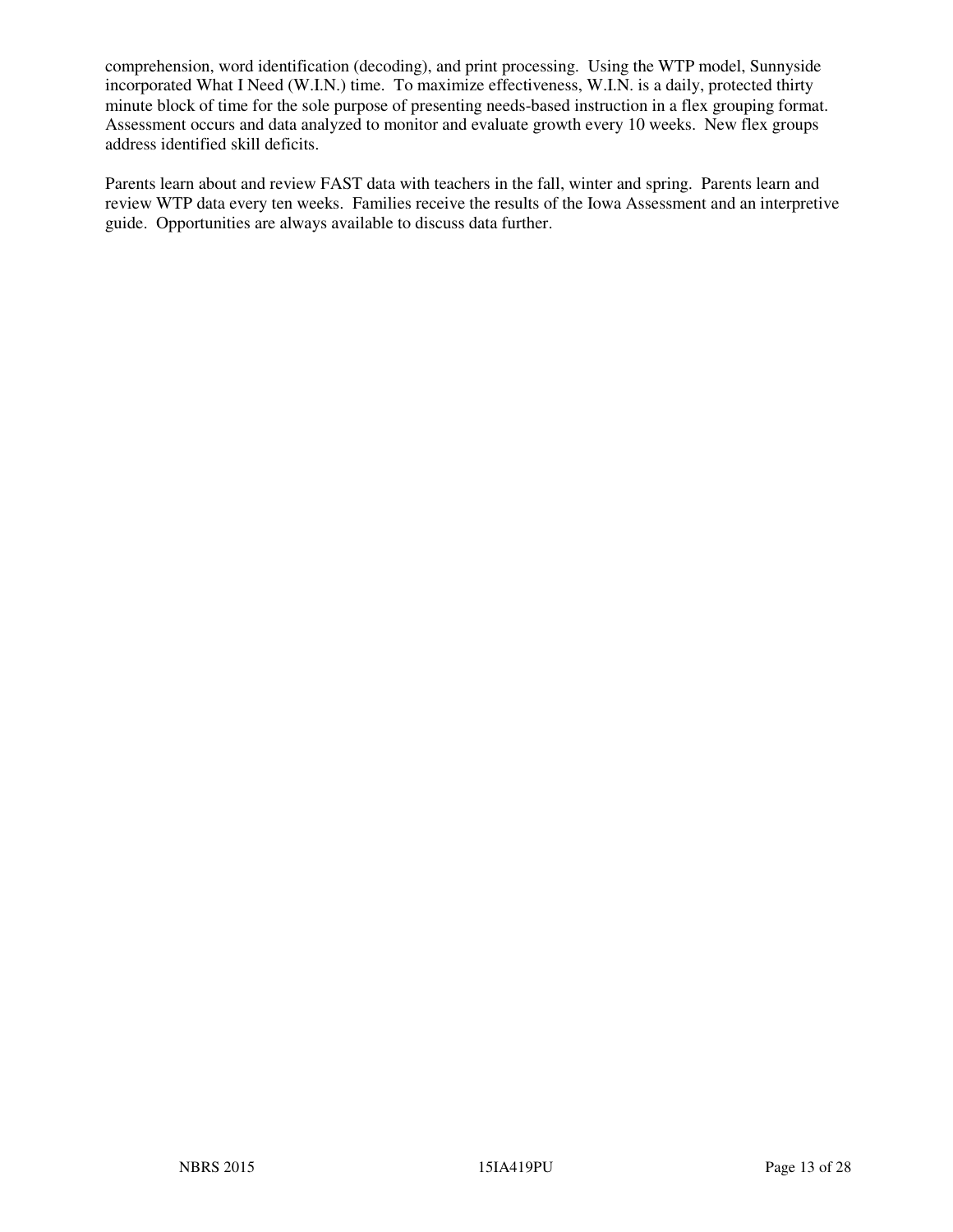### **1. School Climate/Culture**

Sunnyside Elementary School implements a Positive Behavior Intervention and Supports system to ensure a positive and motivating environment that supports our students' growth academically, socially and emotionally. Sunnyside's Positive Behavioral Intervention and Supports (PBIS) system creates and sustains a positive school climate by achieving important social and learning outcomes. Implementation of PBIS enables Sunnyside to: establish a positive behavioral culture where all students can experience success, reduce behavioral disruptions in the school, and create a safe and effective learning environment to enhance student achievement.

The purpose of PBIS is to develop and implement strategies that define and teach behaviors expected of students through purposeful modeling of expectations. The PBIS system allows for recognition and acknowledgement of appropriate behavior through intrinsic and extrinsic reinforcers. This recognition and acknowledgement permits students to receive socially appropriate feedback and bolster social and emotional growth.

Through PBIS, reinforcement of appropriate behavior increases the future frequency of appropriate behaviors. When target behaviors are reinforced, inappropriate behavior decreases. With a reduction in inappropriate behavior, students receive more quality instruction committed to maximizing academic growth. This paradigm shift directly impacts student achievement.

For students requiring a more individualized intervention, systematic data collection helps guide decisionmaking. In addition, our PBIS system allows Sunnyside to establish consequences for undesirable behaviors consistently across school settings.

Sunnyside strives to create a safe and effective learning environment to enhance student achievement. The establishment of a well-defined positive behavior system, affords students the opportunity to engage in an educational experience which teaches and expects students to be respectful, responsible and ready to learn. These attributes are the heartbeat of our PBIS system. The PBIS culture inspires individuals to transform into dedicated, self-governed, contributing members of Sunnyside and the world in which they live.

Professional Learning Communities (PLCs) have made a concentrated effort to equip, encourage and empower staff to lead as effective professionals. Team building develops a safe, authentic culture, promoting the value of listening to and respecting one another. Opportunities exist for teachers to take on responsibilities and be leaders within a supportive and trusting environment.

The academic, social, and emotional growth and development of our students is the responsibility of all staff, regardless of title. United by a common belief that every student is the most important customer we serve, daily we come together as a whole community to positively impact our future leaders.

#### **2. Engaging Families and Community**

Sunnyside enhances and deepens the learning experiences of all students by bringing the community into our building. Businesses and non-profit organizations bring a variety of experiences to Sunnyside students and staff. Five pillars that support the engagement of families and community at Sunnyside are: social, academic, education, cultural, and impact.

Our social pillar allows for a wide variety of opportunities for community members/parents to connect utilizing their own strengths and interests. Events such as Family Fun Night, Soup Supper, Zumba, Southwest Day, Rollerama, Texas Roadhouse and Chick-Fil-A Spirit Nights bring people together to support a common cause. Parents create activities for students during celebrations and share laughter and time with students and staff. A recent Parent Climate Survey revealed 94% of the survey participants feel welcome in Sunnyside and 97% feel their child is safe at Sunnyside.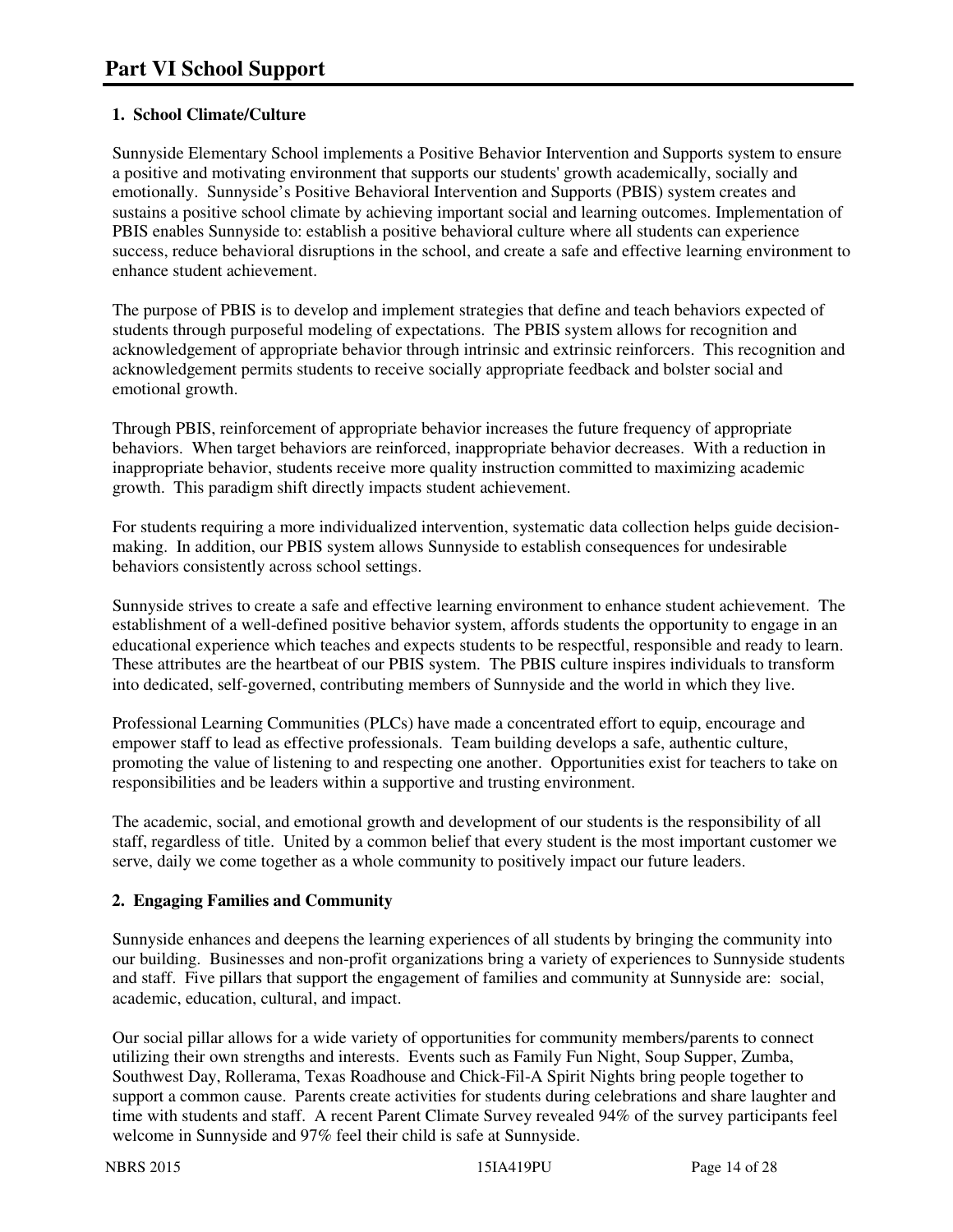Many strategies focus on the academic pillar, such as math facts and test prep specifically target skills that grade-level data indicate are areas of concern. Grade level activity nights focus on academic goals where teachers model how parents can support and have fun with their child while reinforcing the specific learning target. This focus has created a deeper partnership between school and home to enhance overall scores.

As a member of the Sioux City community, Sunnyside opens our doors to area college students. Students complete many hours of practicums and student teaching experiences under the direction of experienced teachers willing to sharpen the teaching skills of future educators.

The community at-large offers many opportunities for cultural enrichment. Students participate in experiential learning opportunities through the one-room schoolhouse day where they travel back in time, students walk in the footprints of Lewis & Clark along the Missouri River Interpretative Center and gaze up at Jackson Pollack's works of art. The community of Sunnyside strives to develop a sense of giving back/paying forward in every child. Students can invest in making a difference in the life of someone else. Students gather coats and jackets, bring canned goods for our local homeless shelter and raise money for Juvenile Diabetes. Money raised by student generated fundraisers, allow students to present two onethousand dollar college scholarships to graduating seniors, Sunnyside alum.

The community, including businesses, non-profit organizations, parents, community members, staff and students have join in one common vision, engaging family and community for the safety and success of all students. Our five pillars provide the support and framework for Sunnyside students to develop into contributing members of our community that are critical-thinkers and self-governed.

#### **3. Professional Development**

The approach to professional development at Sunnyside Elementary stems from a strong belief that deepening the educator's capacity to effectively deliver instruction directly impacts not only student learning and achievement but also expands the depth of the individual educator. Learning opportunities are specific to the needs of our students and teachers.

The Sioux City Community School District has established high quality professional development, including the use of collaboration, focused on the implementation of differentiated instruction and the Iowa Core throughout the District. A summer leadership academy offers all stakeholders the opportunity to receive key training and become better leaders. The District also supports this by securing high-quality presenters, scheduling the leadership academy without the loss of instructional time and by financially compensating professionals.

District professional development utilizes consulting teachers to deliver a cohesive, consistent plan for teachers to visualize the relationship between Iowa Core, materials, curriculum and strategies. In the fall of 2014, presenters used enrichment curriculum materials aligned with the Iowa Core to demonstrate how to extend student learning through various technology-based activities. Attendees of that professional development left with a plethora of creative tools to more effectively address all learning styles and the individual needs of their classrooms.

Professional development at Sunnyside focuses on developing the people not the programs because they are the heart and soul of the building. The learning experience and success of the students depend on these professionals shifting their focus from just delivering instruction to student learning. A collaborative culture demonstrated by high performing teams that: work interdependently to achieve common learning goals, guarantee accountability, focus on needs, analyze data to make instructional changes, and take responsibility for the learning of all students.

A philosophy with a shared vision focused on student need, compliments the freedom of staff to incorporate, lead, and teach relevant strategies that directly impact student learning. By teachers assuming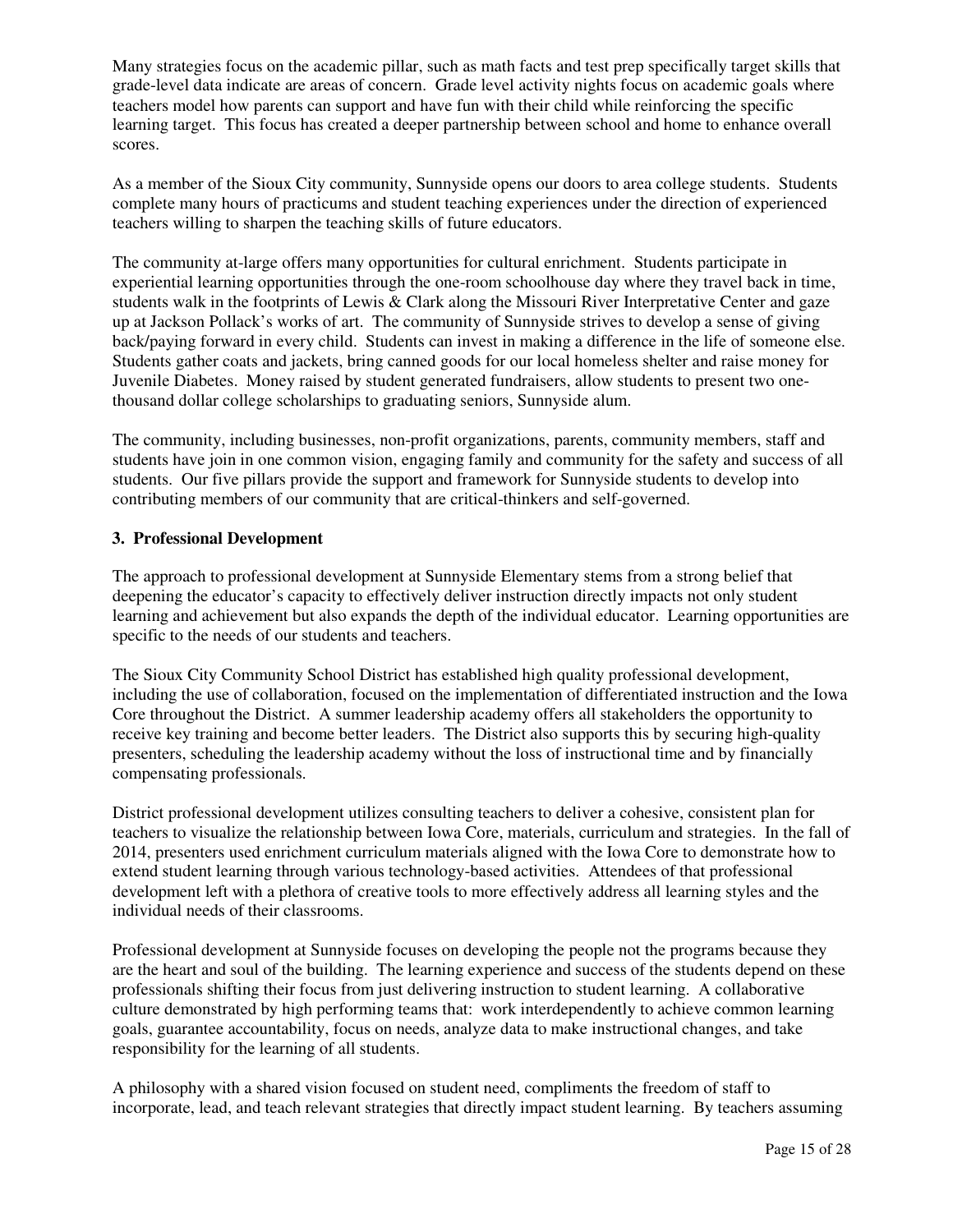an active role in developing strategies that directly impact their own learning, knowledge overflows into the classroom and is evident in student achievement.

In addition, Sunnyside professional development devoted an expansive amount of time to the disaggregation of data and item analysis. Iowa Assessments, FAST, reading intervention, Areader, and Skills Iowa are some of the data sources. Educators collaborated with their PLC to develop activities and lessons to strengthen and enhance individual learner specific and shared areas of concern.

#### **4. School Leadership**

The leadership philosophy and structure at Sunnyside have as an ultimate goal to improve student achievement. By establishing many layers of responsibility, all stakeholders are empowered with leadership opportunities. This empowerment breeds a shared continuum among all vested parties ensuring consistent momentum. The culture of shared leadership creates a safe environment for leadership development.

The responsibility of the principal requires a delicate balance to develop the leadership qualities of all personnel to be more than they thought they could be. The primary focus is always the safety and academic achievement of the student entrusted to their care. Along with that is the responsibility to develop leaders from within, creating a shared leadership culture where everyone works for the same goals, plus academic and personal achievement. Everything rises or falls on the leadership of the school. With a strong leadership structure in place, everyone wins.

Sunnyside's Building Leadership Team (BLT) creates an informational highway between District-Level Directors, teachers, and personnel. As a team, the BLT provides theory, demonstration, practice, and collaboration focused on quarterly content and processes. The BLT contributes support as new empirical research, strategies, and directives are refined and implemented to meet the DNA of Sunnyside. This team also monitors the implementation and the effectiveness of the strategies and directives.

Another leadership opportunity for teachers is to be a leader in their PLC. Team Leaders hold the role of pulse takers in their PLC. These leaders inspire their colleagues and provide support during times of transition. Team Leaders become a direct link between administration and the daily ambassadors that serve our students. As a team leader, their focus goes beyond the classroom. The responsibility expands across the entire grade level, maintaining a high level of student achievement.

Two of our academic leadership teams are CARE & WTP. These teams focus on students whose performance is not within the desired parameters of performance. Interventions are determined to meet the specific deficits of each learner.

The leadership teams aforementioned plus numerous others focus not only on academics but on the safety of each child. It is the responsibility of each team to ensure that policies, programs, relationships and resources focus on student achievement and enrichment of the whole student. Leadership development is a journey that demands knowing how to maneuver with honesty, reflection and accountability.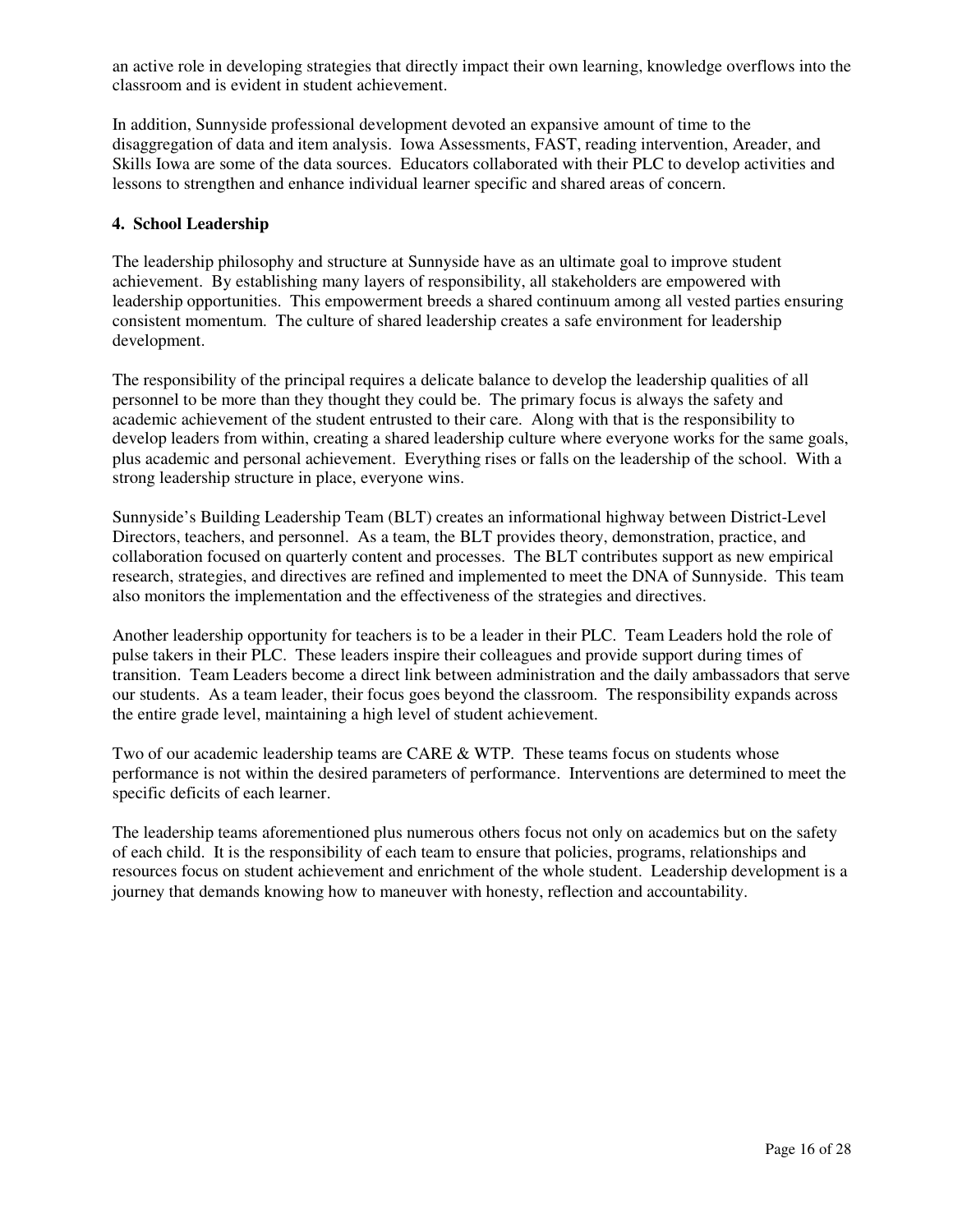| <b>Subject:</b> Math                                    | <b>Test:</b> Iowa Assessments         |
|---------------------------------------------------------|---------------------------------------|
| <b>All Students Tested/Grade: 3</b>                     | <b>Edition/Publication Year: 2012</b> |
| <b>Publisher:</b> Houghton Mifflin Harcourt - Riverside |                                       |

| School Year                      | 2013-2014      | 2012-2013 | 2011-2012       | 2010-2011        | 2009-2010      |
|----------------------------------|----------------|-----------|-----------------|------------------|----------------|
| Testing month                    | Mar            | Mar       | Mar             | Mar              | <b>Nov</b>     |
| <b>SCHOOL SCORES*</b>            |                |           |                 |                  |                |
| Proficient and above             | 89             | 82        | 94              | 86               | 84             |
| High                             | 20             | 19        | $\overline{27}$ | 19               | 21             |
| Number of students tested        | 66             | 77        | 66              | 70               | 57             |
| Percent of total students tested | 92             | 91        | 96              | 98               | 89             |
| Number of students tested with   |                |           |                 |                  |                |
| alternative assessment           |                |           |                 |                  |                |
| % of students tested with        | 8              | 9         | $\overline{4}$  | $\overline{2}$   | 11             |
| alternative assessment           |                |           |                 |                  |                |
| <b>SUBGROUP SCORES</b>           |                |           |                 |                  |                |
| 1. Free and Reduced-Price        |                |           |                 |                  |                |
| Meals/Socio-Economic/            |                |           |                 |                  |                |
| <b>Disadvantaged Students</b>    |                |           |                 |                  |                |
| Proficient and above             | 80             | 50        | 80              | 71               | 88             |
| High                             | 20             | 8         | 13              | 29               | 12             |
| Number of students tested        | 15             | 12        | 15              | $\overline{7}$   | 8              |
| 2. Students receiving Special    |                |           |                 |                  |                |
| <b>Education</b>                 |                |           |                 |                  |                |
| Proficient and above             | 70             | 83        | 80              | 63               | 50             |
| High                             | $\overline{0}$ | 17        | $\overline{0}$  | $\boldsymbol{0}$ | $\overline{0}$ |
| Number of students tested        | 10             | 6         | $\overline{5}$  | 8                | $\overline{2}$ |
| 3. English Language Learner      |                |           |                 |                  |                |
| <b>Students</b>                  |                |           |                 |                  |                |
| Proficient and above             |                |           |                 |                  |                |
| High                             |                |           |                 |                  |                |
| Number of students tested        |                |           |                 |                  |                |
| 4. Hispanic or Latino            |                |           |                 |                  |                |
| <b>Students</b>                  |                |           |                 |                  |                |
| Proficient and above             |                |           |                 |                  |                |
| High                             |                |           |                 |                  |                |
| Number of students tested        |                |           |                 |                  |                |
| 5. African-American              |                |           |                 |                  |                |
| <b>Students</b>                  |                |           |                 |                  |                |
| Proficient and above             |                |           |                 |                  |                |
| High                             |                |           |                 |                  |                |
| Number of students tested        |                |           |                 |                  |                |
| <b>6. Asian Students</b>         |                |           |                 |                  |                |
| Proficient and above             |                |           |                 |                  |                |
| High                             |                |           |                 |                  |                |
| Number of students tested        |                |           |                 |                  |                |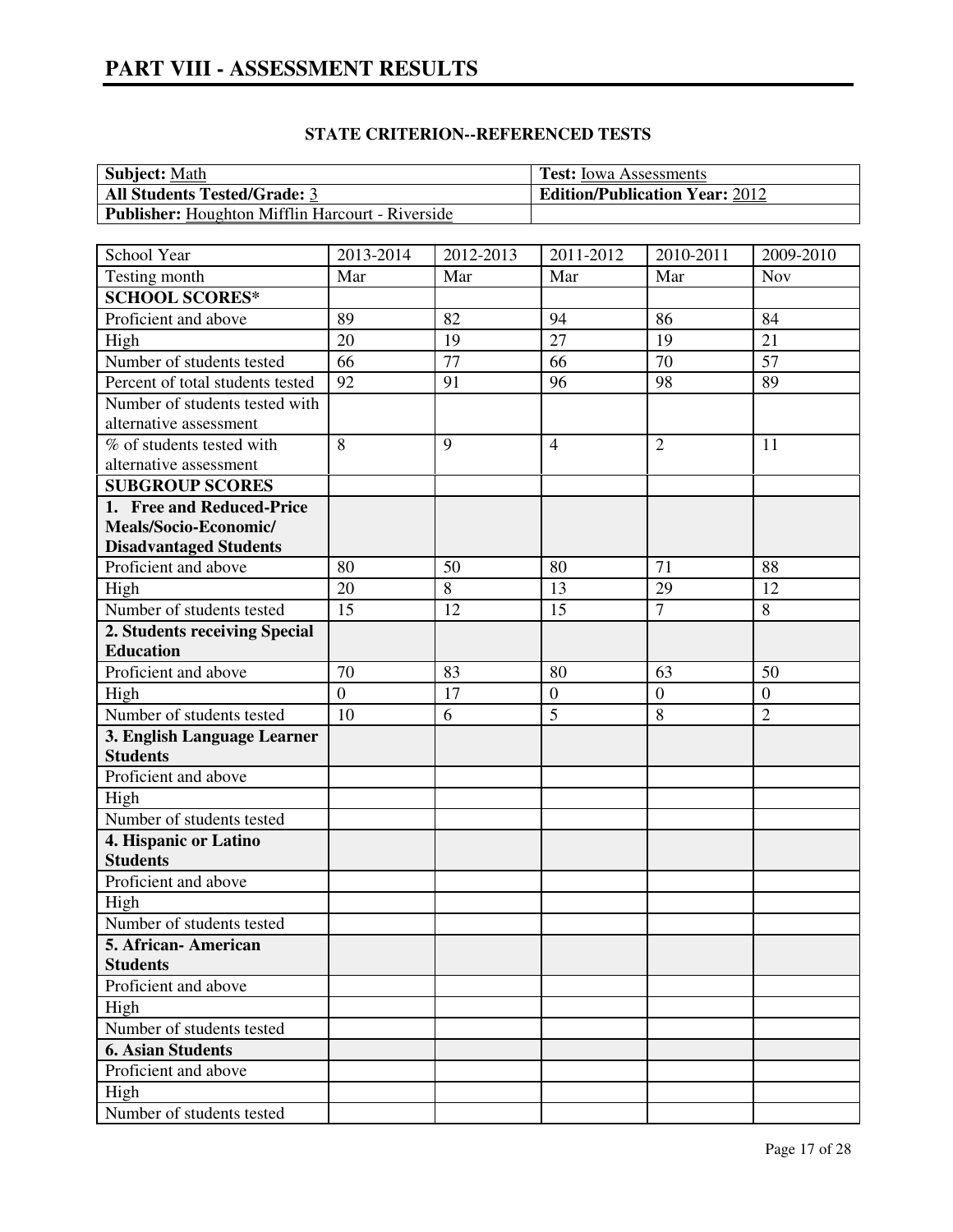| School Year                      | 2013-2014 | 2012-2013 | 2011-2012 | 2010-2011 | 2009-2010 |
|----------------------------------|-----------|-----------|-----------|-----------|-----------|
| 7. American Indian or            |           |           |           |           |           |
| <b>Alaska Native Students</b>    |           |           |           |           |           |
| Proficient and above             |           |           |           |           |           |
| High                             |           |           |           |           |           |
| Number of students tested        |           |           |           |           |           |
| 8. Native Hawaiian or other      |           |           |           |           |           |
| <b>Pacific Islander Students</b> |           |           |           |           |           |
| Proficient and above             |           |           |           |           |           |
| High                             |           |           |           |           |           |
| Number of students tested        |           |           |           |           |           |
| 9. White Students                |           |           |           |           |           |
| Proficient and above             | 92        | 85        | 95        | 86        | 88        |
| High                             | 20        | 21        | 28        | 38        | 16        |
| Number of students tested        | 61        | 71        | 57        | 64        | 49        |
| 10. Two or More Races            |           |           |           |           |           |
| identified Students              |           |           |           |           |           |
| Proficient and above             |           |           |           |           |           |
| High                             |           |           |           |           |           |
| Number of students tested        |           |           |           |           |           |
| 11. Other 1: Other 1             |           |           |           |           |           |
| Proficient and above             |           |           |           |           |           |
| High                             |           |           |           |           |           |
| Number of students tested        |           |           |           |           |           |
| 12. Other 2: Other 2             |           |           |           |           |           |
| Proficient and above             |           |           |           |           |           |
| High                             |           |           |           |           |           |
| Number of students tested        |           |           |           |           |           |
| 13. Other 3: Other 3             |           |           |           |           |           |
| Proficient and above             |           |           |           |           |           |
| High                             |           |           |           |           |           |
| Number of students tested        |           |           |           |           |           |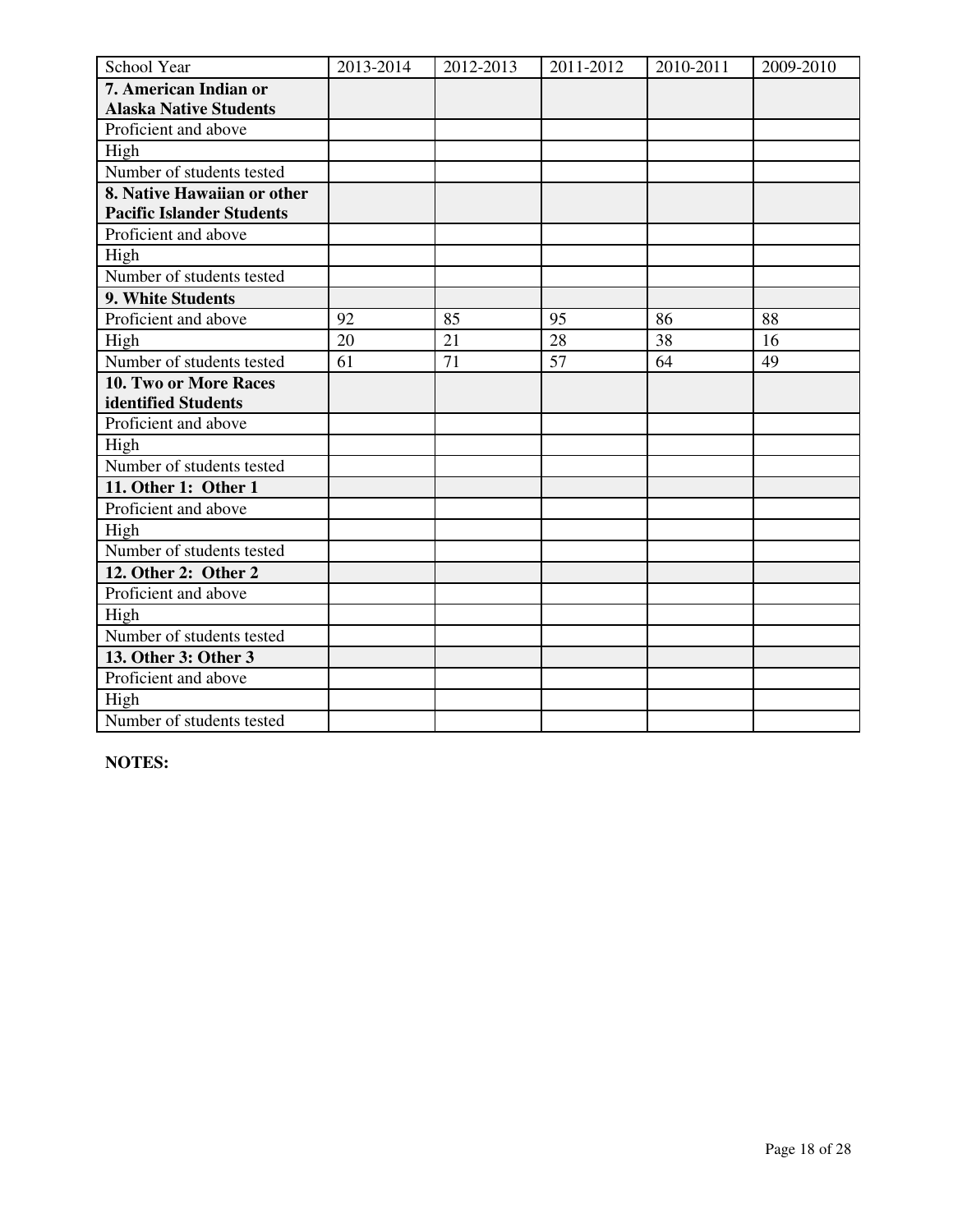| <b>Subject: Math</b>                                    | <b>Test:</b> Iowa Assessments         |
|---------------------------------------------------------|---------------------------------------|
| <b>All Students Tested/Grade: 4</b>                     | <b>Edition/Publication Year: 2012</b> |
| <b>Publisher:</b> Houghton Mifflin Harcourt - Riverside |                                       |

| School Year                      | 2013-2014        | 2012-2013        | 2011-2012        | 2010-2011 | $\overline{2009}$ -2010 |
|----------------------------------|------------------|------------------|------------------|-----------|-------------------------|
| Testing month                    | Mar              | Mar              | Mar              | Mar       | <b>Nov</b>              |
| <b>SCHOOL SCORES*</b>            |                  |                  |                  |           |                         |
| Proficient and above             | 94               | 81               | 90               | 93        | 82                      |
| High                             | 34               | 18               | 30               | 35        | 39                      |
| Number of students tested        | 79               | 62               | 71               | 60        | 62                      |
| Percent of total students tested | 89               | 97               | 95               | 88        | 95                      |
| Number of students tested with   |                  |                  |                  |           |                         |
| alternative assessment           |                  |                  |                  |           |                         |
| % of students tested with        | 11               | 3                | 5                | 12        | 5                       |
| alternative assessment           |                  |                  |                  |           |                         |
| <b>SUBGROUP SCORES</b>           |                  |                  |                  |           |                         |
| 1. Free and Reduced-Price        |                  |                  |                  |           |                         |
| Meals/Socio-Economic/            |                  |                  |                  |           |                         |
| <b>Disadvantaged Students</b>    |                  |                  |                  |           |                         |
| Proficient and above             | 92               | 74               | 88               | 91        | 64                      |
| High                             | 31               | 11               | 25               | 27        | 18                      |
| Number of students tested        | 13               | 19               | 8                | 11        | 11                      |
| 2. Students receiving Special    |                  |                  |                  |           |                         |
| <b>Education</b>                 |                  |                  |                  |           |                         |
| Proficient and above             | 100              | 50               | 50               | 67        | 33                      |
| High                             | $\boldsymbol{0}$ | $\boldsymbol{0}$ | $\boldsymbol{0}$ | 17        | $\boldsymbol{0}$        |
| Number of students tested        | $\overline{6}$   | $\overline{4}$   | 8                | 6         | 3                       |
| 3. English Language Learner      |                  |                  |                  |           |                         |
| <b>Students</b>                  |                  |                  |                  |           |                         |
| Proficient and above             |                  |                  |                  |           |                         |
| High                             |                  |                  |                  |           |                         |
| Number of students tested        |                  |                  |                  |           |                         |
| 4. Hispanic or Latino            |                  |                  |                  |           |                         |
| <b>Students</b>                  |                  |                  |                  |           |                         |
| Proficient and above             |                  |                  |                  |           |                         |
| High                             |                  |                  |                  |           |                         |
| Number of students tested        |                  |                  |                  |           |                         |
| 5. African- American             |                  |                  |                  |           |                         |
| <b>Students</b>                  |                  |                  |                  |           |                         |
| Proficient and above             |                  |                  |                  |           |                         |
| High                             |                  |                  |                  |           |                         |
| Number of students tested        |                  |                  |                  |           |                         |
| <b>6. Asian Students</b>         |                  |                  |                  |           |                         |
| Proficient and above             |                  |                  |                  |           |                         |
| High                             |                  |                  |                  |           |                         |
| Number of students tested        |                  |                  |                  |           |                         |
| 7. American Indian or            |                  |                  |                  |           |                         |
| <b>Alaska Native Students</b>    |                  |                  |                  |           |                         |
| Proficient and above             |                  |                  |                  |           |                         |
| High                             |                  |                  |                  |           |                         |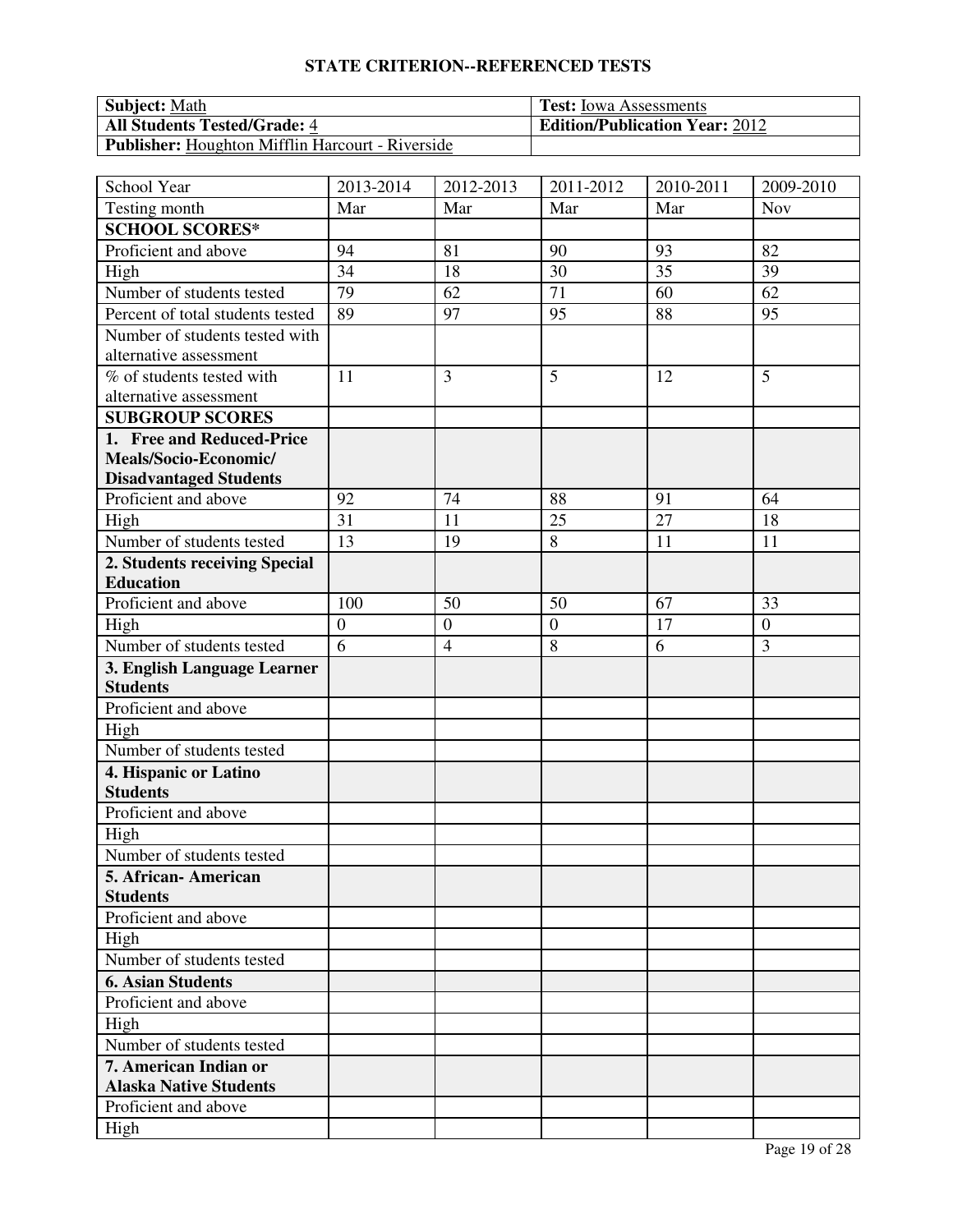| School Year                      | 2013-2014 | 2012-2013 | 2011-2012 | 2010-2011 | 2009-2010 |
|----------------------------------|-----------|-----------|-----------|-----------|-----------|
| Number of students tested        |           |           |           |           |           |
| 8. Native Hawaiian or other      |           |           |           |           |           |
| <b>Pacific Islander Students</b> |           |           |           |           |           |
| Proficient and above             |           |           |           |           |           |
| High                             |           |           |           |           |           |
| Number of students tested        |           |           |           |           |           |
| 9. White Students                |           |           |           |           |           |
| Proficient and above             | 95        | 81        | 89        | 94        | 85        |
| High                             | 33        | 13        | 31        | 58        | 36        |
| Number of students tested        | 75        | 53        | 65        | 52        | 53        |
| 10. Two or More Races            |           |           |           |           |           |
| identified Students              |           |           |           |           |           |
| Proficient and above             |           |           |           |           |           |
| High                             |           |           |           |           |           |
| Number of students tested        |           |           |           |           |           |
| 11. Other 1: Other 1             |           |           |           |           |           |
| Proficient and above             |           |           |           |           |           |
| High                             |           |           |           |           |           |
| Number of students tested        |           |           |           |           |           |
| 12. Other 2: Other 2             |           |           |           |           |           |
| Proficient and above             |           |           |           |           |           |
| High                             |           |           |           |           |           |
| Number of students tested        |           |           |           |           |           |
| 13. Other 3: Other 3             |           |           |           |           |           |
| Proficient and above             |           |           |           |           |           |
| High                             |           |           |           |           |           |
| Number of students tested        |           |           |           |           |           |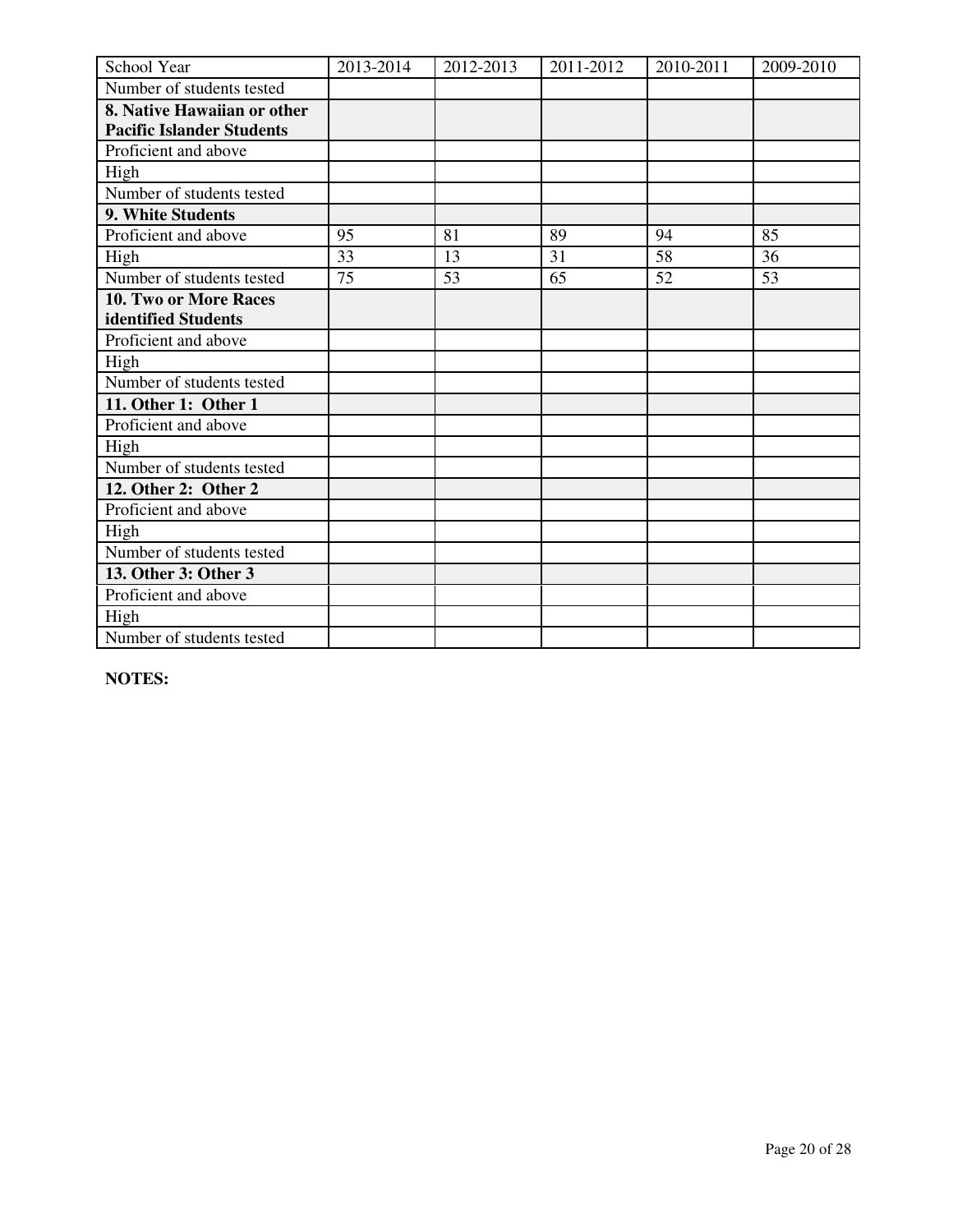| <b>Subject: Math</b>                                    | <b>Test:</b> Iowa Assessments         |
|---------------------------------------------------------|---------------------------------------|
| <b>All Students Tested/Grade: 5</b>                     | <b>Edition/Publication Year: 2012</b> |
| <b>Publisher:</b> Houghton Mifflin Harcourt - Riverside |                                       |

| School Year                                    | 2013-2014      | 2012-2013 | 2011-2012        | 2010-2011        | 2009-2010        |
|------------------------------------------------|----------------|-----------|------------------|------------------|------------------|
| Testing month                                  | Mar            | Mar       | Mar              | Mar              | <b>Nov</b>       |
| <b>SCHOOL SCORES*</b>                          |                |           |                  |                  |                  |
| Proficient and above                           | 89             | 90        | 87               | 88               | 95               |
| High                                           | 45             | 34        | 26               | 38               | 31               |
| Number of students tested                      | 65             | 73        | 61               | 65               | 65               |
| Percent of total students tested               | 98             | 94        | 90               | 94               | 98               |
| Number of students tested with                 |                |           |                  |                  |                  |
| alternative assessment                         |                |           |                  |                  |                  |
| % of students tested with                      | $\overline{2}$ | 6         | 10               | 6                | $\overline{2}$   |
| alternative assessment                         |                |           |                  |                  |                  |
| <b>SUBGROUP SCORES</b>                         |                |           |                  |                  |                  |
| 1. Free and Reduced-Price                      |                |           |                  |                  |                  |
| Meals/Socio-Economic/                          |                |           |                  |                  |                  |
| <b>Disadvantaged Students</b>                  |                |           |                  |                  |                  |
| Proficient and above                           | 81             | 78        | 60               | 73               | 100              |
| High                                           | 29             | 22        | 20               | 27               | 27               |
| Number of students tested                      | 21             | 9         | 10               | 11               | 11               |
| 2. Students receiving Special                  |                |           |                  |                  |                  |
| <b>Education</b>                               |                |           |                  |                  |                  |
| Proficient and above                           | 67             | 63        | 29               | 50               | 100              |
| High                                           | 33             | 12        | $\boldsymbol{0}$ | $\boldsymbol{0}$ | $\boldsymbol{0}$ |
| Number of students tested                      | 6              | $\,8\,$   | $\overline{7}$   | $\overline{4}$   | 3                |
| 3. English Language Learner<br><b>Students</b> |                |           |                  |                  |                  |
| Proficient and above                           |                |           |                  |                  |                  |
| High                                           |                |           |                  |                  |                  |
| Number of students tested                      |                |           |                  |                  |                  |
| 4. Hispanic or Latino                          |                |           |                  |                  |                  |
| <b>Students</b>                                |                |           |                  |                  |                  |
| Proficient and above                           |                |           |                  |                  |                  |
| High                                           |                |           |                  |                  |                  |
| Number of students tested                      |                |           |                  |                  |                  |
| 5. African- American                           |                |           |                  |                  |                  |
| <b>Students</b>                                |                |           |                  |                  |                  |
| Proficient and above                           |                |           |                  |                  |                  |
| High                                           |                |           |                  |                  |                  |
| Number of students tested                      |                |           |                  |                  |                  |
| <b>6. Asian Students</b>                       |                |           |                  |                  |                  |
| Proficient and above                           |                |           |                  |                  |                  |
| High                                           |                |           |                  |                  |                  |
| Number of students tested                      |                |           |                  |                  |                  |
| 7. American Indian or                          |                |           |                  |                  |                  |
| <b>Alaska Native Students</b>                  |                |           |                  |                  |                  |
| Proficient and above                           |                |           |                  |                  |                  |
| High                                           |                |           |                  |                  |                  |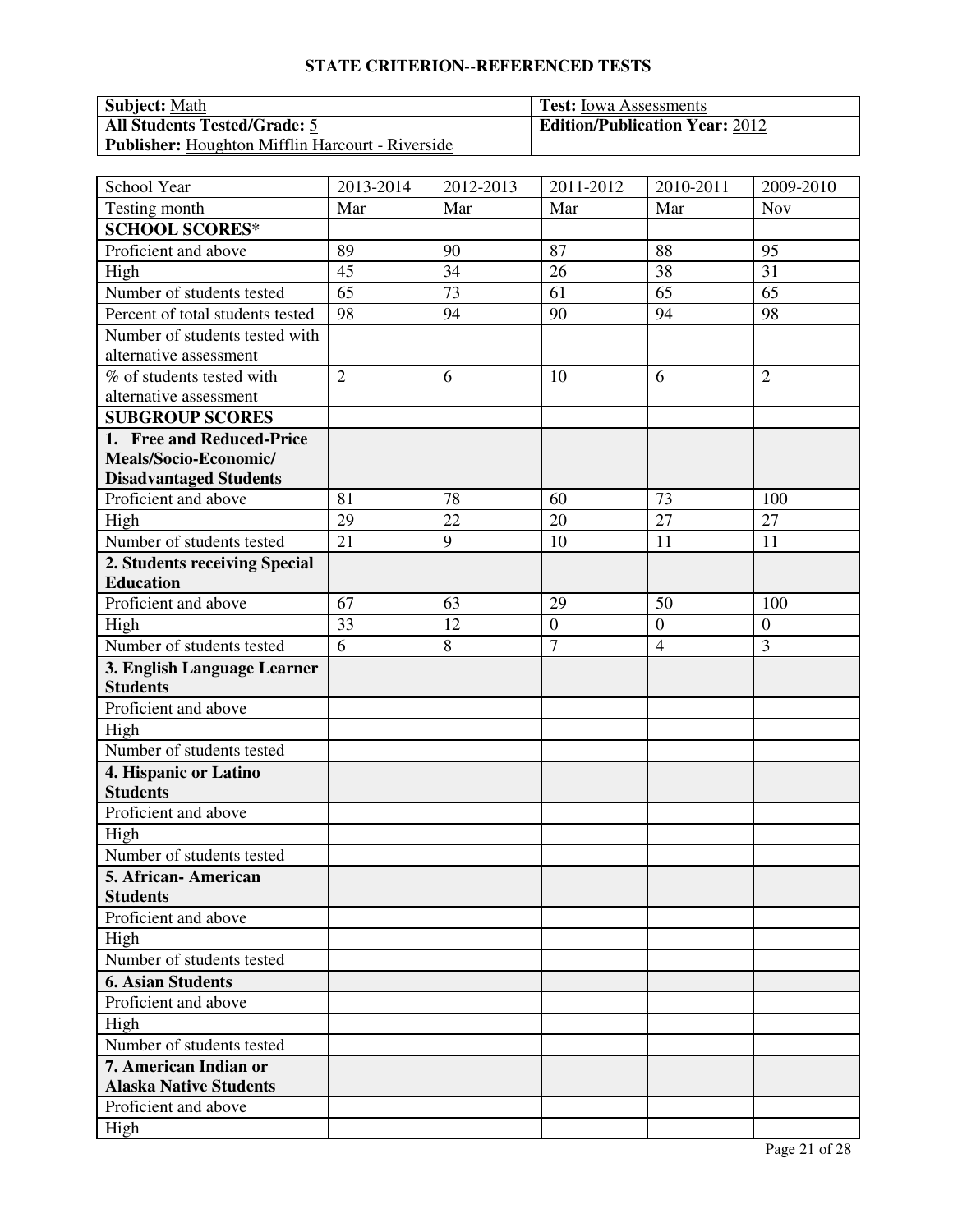| School Year                      | 2013-2014 | 2012-2013 | 2011-2012 | 2010-2011 | 2009-2010 |
|----------------------------------|-----------|-----------|-----------|-----------|-----------|
| Number of students tested        |           |           |           |           |           |
| 8. Native Hawaiian or other      |           |           |           |           |           |
| <b>Pacific Islander Students</b> |           |           |           |           |           |
| Proficient and above             |           |           |           |           |           |
| High                             |           |           |           |           |           |
| Number of students tested        |           |           |           |           |           |
| 9. White Students                |           |           |           |           |           |
| Proficient and above             | 91        | 89        | 92        | 89        | 95        |
| High                             |           | 37        | 27        | 56        | 31        |
| Number of students tested        | 54        | 65        | 51        | 57        | 64        |
| 10. Two or More Races            |           |           |           |           |           |
| identified Students              |           |           |           |           |           |
| Proficient and above             |           |           |           |           |           |
| High                             |           |           |           |           |           |
| Number of students tested        |           |           |           |           |           |
| 11. Other 1: Other 1             |           |           |           |           |           |
| Proficient and above             |           |           |           |           |           |
| High                             |           |           |           |           |           |
| Number of students tested        |           |           |           |           |           |
| 12. Other 2: Other 2             |           |           |           |           |           |
| Proficient and above             |           |           |           |           |           |
| High                             |           |           |           |           |           |
| Number of students tested        |           |           |           |           |           |
| 13. Other 3: Other 3             |           |           |           |           |           |
| Proficient and above             |           |           |           |           |           |
| High                             |           |           |           |           |           |
| Number of students tested        |           |           |           |           |           |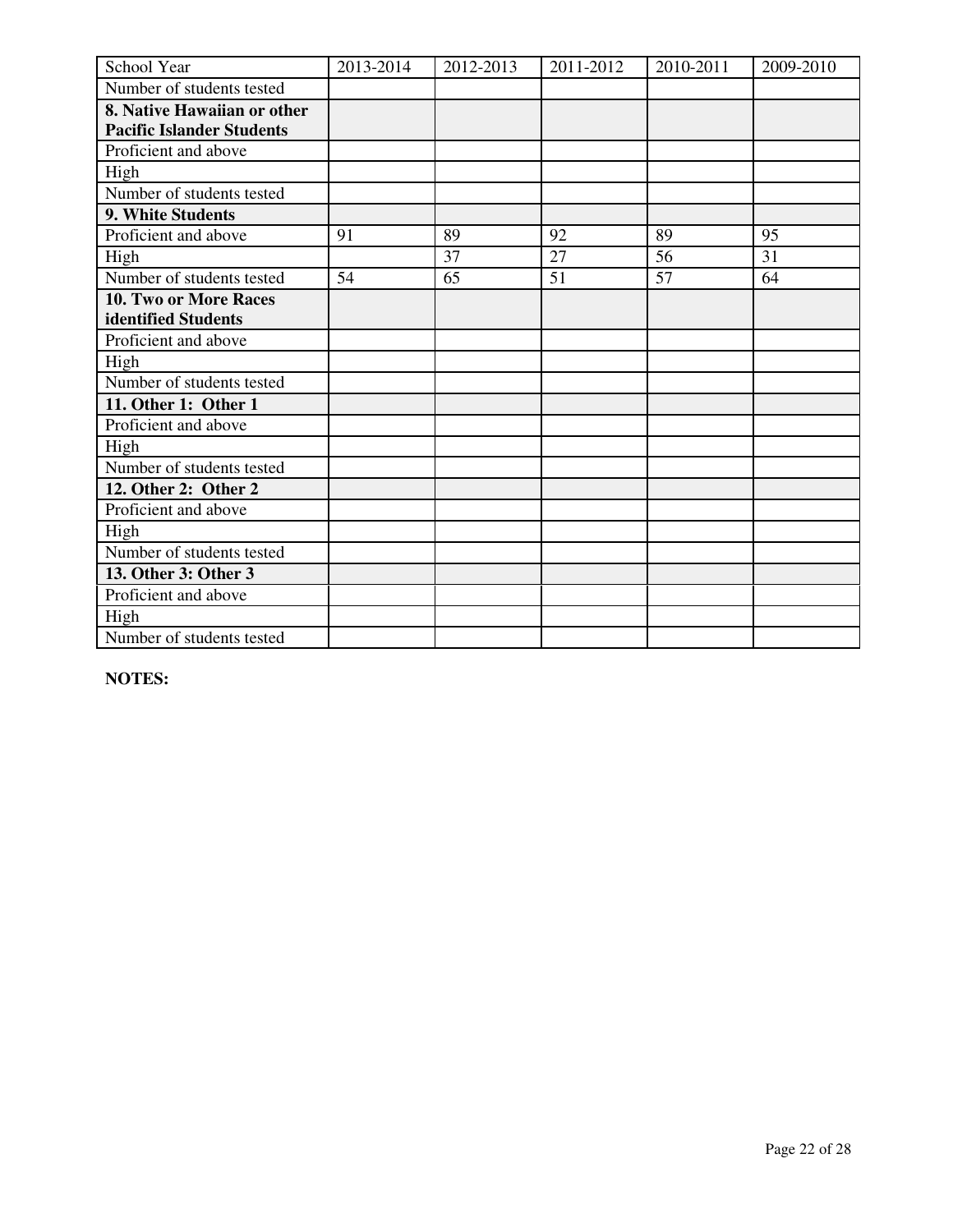| <b>Subject:</b> Reading/ELA                      | <b>Test:</b> Iowa Assessments         |
|--------------------------------------------------|---------------------------------------|
| <b>All Students Tested/Grade: 3</b>              | <b>Edition/Publication Year: 2012</b> |
| Publisher: Houghton Mifflin Harcourt - Riverside |                                       |

| School Year                                    | 2013-2014      | 2012-2013      | 2011-2012        | 2010-2011      | 2009-2010        |
|------------------------------------------------|----------------|----------------|------------------|----------------|------------------|
| Testing month                                  | Mar            | Mar            | Mar              | Mar            | <b>Nov</b>       |
| <b>SCHOOL SCORES*</b>                          |                |                |                  |                |                  |
| Proficient and above                           | 79             | 79             | 83               | 77             | 88               |
| High                                           | 18             | 18             | 14               | 17             | 21               |
| Number of students tested                      | 77             | 77             | 65               | 70             | 56               |
| Percent of total students tested               | 92             | 91             | 96               | 98             | 89               |
| Number of students tested with                 |                |                |                  |                |                  |
| alternative assessment                         |                |                |                  |                |                  |
| % of students tested with                      | 8              | 9              | $\overline{4}$   | $\overline{2}$ | 11               |
| alternative assessment                         |                |                |                  |                |                  |
| <b>SUBGROUP SCORES</b>                         |                |                |                  |                |                  |
| 1. Free and Reduced-Price                      |                |                |                  |                |                  |
| Meals/Socio-Economic/                          |                |                |                  |                |                  |
| <b>Disadvantaged Students</b>                  |                |                |                  |                |                  |
| Proficient and above                           | 58             | 58             | 73               | 86             | 88               |
| High                                           | $\overline{0}$ | $\overline{0}$ | $\overline{7}$   | $\overline{0}$ | 25               |
| Number of students tested                      | 12             | 12             | 15               | $\tau$         | 8                |
| 2. Students receiving Special                  |                |                |                  |                |                  |
| <b>Education</b>                               |                |                |                  |                |                  |
| Proficient and above                           | 50             | 50             | 40               | 63             | 50               |
| High                                           | 33             | 33             | $\boldsymbol{0}$ | 12             | $\boldsymbol{0}$ |
| Number of students tested                      | 6              | 6              | 5                | 8              | $\overline{2}$   |
| 3. English Language Learner<br><b>Students</b> |                |                |                  |                |                  |
| Proficient and above                           |                |                |                  |                |                  |
| High                                           |                |                |                  |                |                  |
| Number of students tested                      |                |                |                  |                |                  |
| 4. Hispanic or Latino                          |                |                |                  |                |                  |
| <b>Students</b>                                |                |                |                  |                |                  |
| Proficient and above                           |                |                |                  |                |                  |
| High                                           |                |                |                  |                |                  |
| Number of students tested                      |                |                |                  |                |                  |
| 5. African- American                           |                |                |                  |                |                  |
| <b>Students</b>                                |                |                |                  |                |                  |
| Proficient and above                           |                |                |                  |                |                  |
| High                                           |                |                |                  |                |                  |
| Number of students tested                      |                |                |                  |                |                  |
| <b>6. Asian Students</b>                       |                |                |                  |                |                  |
| Proficient and above                           |                |                |                  |                |                  |
| High                                           |                |                |                  |                |                  |
| Number of students tested                      |                |                |                  |                |                  |
| 7. American Indian or                          |                |                |                  |                |                  |
| <b>Alaska Native Students</b>                  |                |                |                  |                |                  |
| Proficient and above                           |                |                |                  |                |                  |
| High                                           |                |                |                  |                |                  |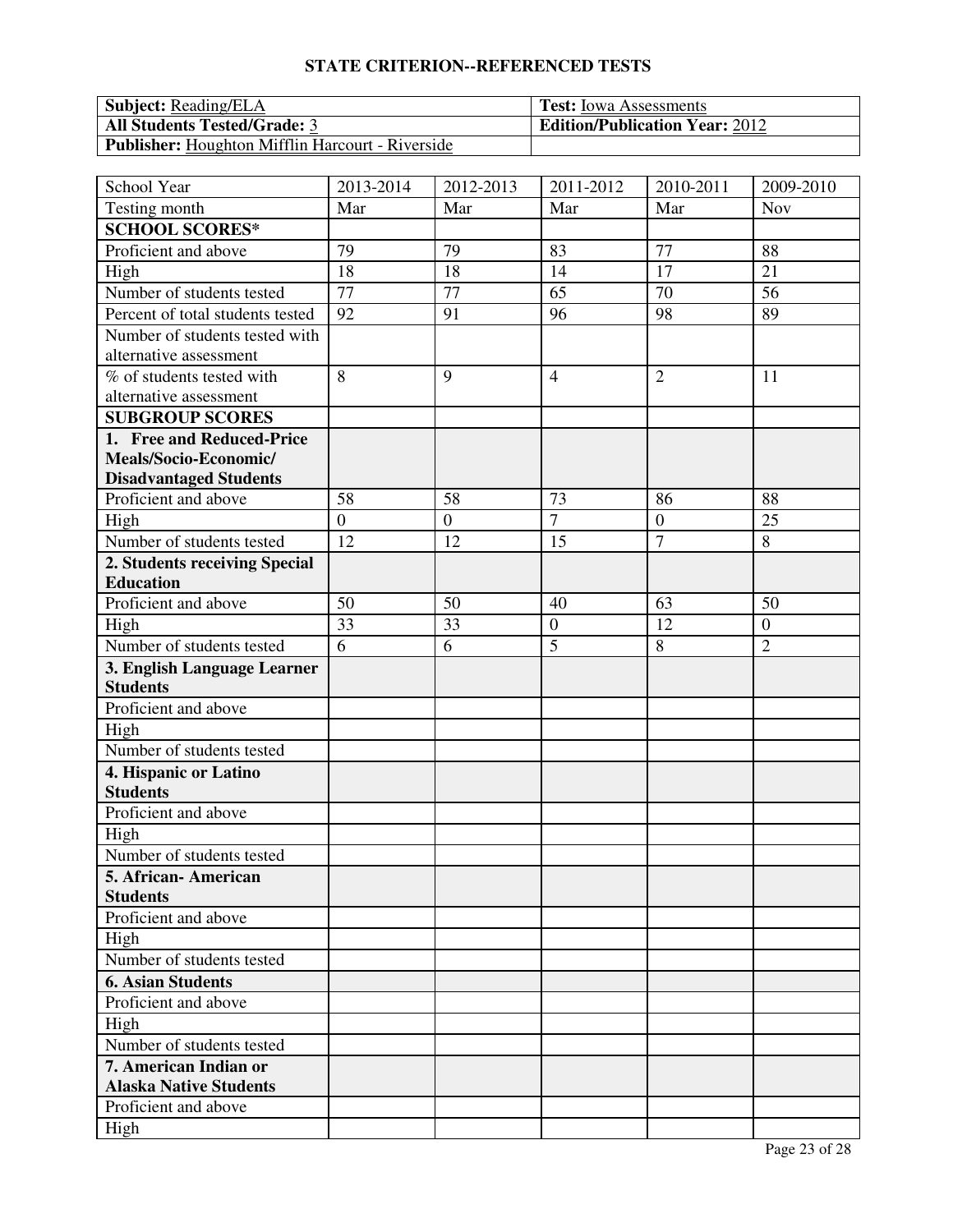| School Year                      | 2013-2014 | 2012-2013 | 2011-2012 | 2010-2011 | 2009-2010 |
|----------------------------------|-----------|-----------|-----------|-----------|-----------|
| Number of students tested        |           |           |           |           |           |
| 8. Native Hawaiian or other      |           |           |           |           |           |
| <b>Pacific Islander Students</b> |           |           |           |           |           |
| Proficient and above             |           |           |           |           |           |
| High                             |           |           |           |           |           |
| Number of students tested        |           |           |           |           |           |
| 9. White Students                |           |           |           |           |           |
| Proficient and above             | 80        | 80        | 82        | 78        | 90        |
| High                             | 39        | 20        | 13        | 27        | 13        |
| Number of students tested        | 71        | 71        | 56        | 64        | 48        |
| 10. Two or More Races            |           |           |           |           |           |
| identified Students              |           |           |           |           |           |
| Proficient and above             |           |           |           |           |           |
| High                             |           |           |           |           |           |
| Number of students tested        |           |           |           |           |           |
| 11. Other 1: Other 1             |           |           |           |           |           |
| Proficient and above             |           |           |           |           |           |
| High                             |           |           |           |           |           |
| Number of students tested        |           |           |           |           |           |
| 12. Other 2: Other 2             |           |           |           |           |           |
| Proficient and above             |           |           |           |           |           |
| High                             |           |           |           |           |           |
| Number of students tested        |           |           |           |           |           |
| 13. Other 3: Other 3             |           |           |           |           |           |
| Proficient and above             |           |           |           |           |           |
| High                             |           |           |           |           |           |
| Number of students tested        |           |           |           |           |           |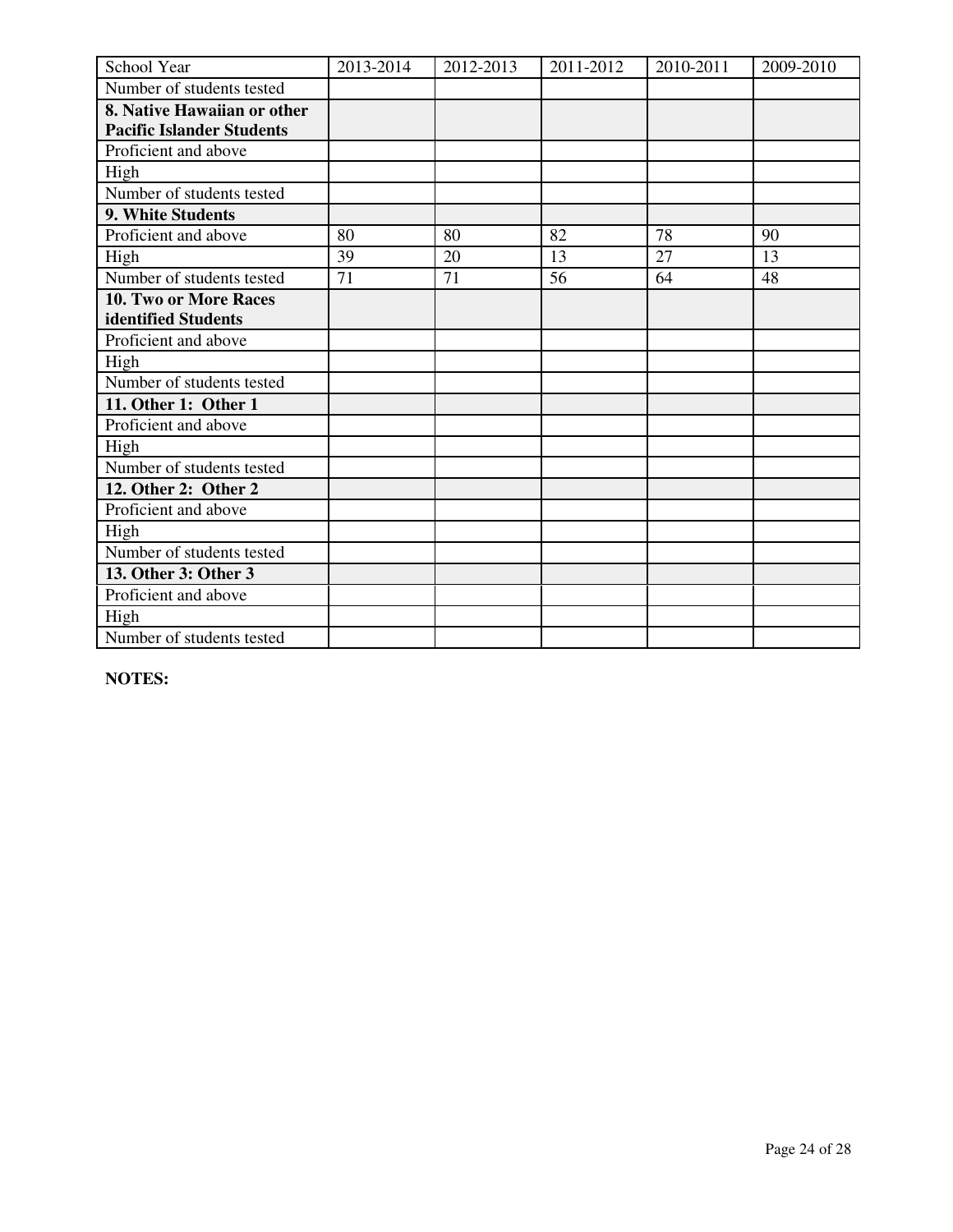| <b>Subject:</b> Reading/ELA                             | <b>Test:</b> Iowa Assessments         |
|---------------------------------------------------------|---------------------------------------|
| <b>All Students Tested/Grade: 4</b>                     | <b>Edition/Publication Year: 2012</b> |
| <b>Publisher:</b> Houghton Mifflin Harcourt - Riverside |                                       |

| School Year                      | 2013-2014 | 2012-2013        | 2011-2012 | 2010-2011    | 2009-2010        |
|----------------------------------|-----------|------------------|-----------|--------------|------------------|
| Testing month                    | Mar       | Mar              | Mar       | Mar          | <b>Nov</b>       |
| <b>SCHOOL SCORES*</b>            |           |                  |           |              |                  |
| Proficient and above             | 95        | 89               | 79        | 90           | 81               |
| High                             | 39        | 13               | 27        | 33           | 29               |
| Number of students tested        | 79        | 62               | 71        | 60           | 62               |
| Percent of total students tested | 89        | 97               | 95        | 88           | 95               |
| Number of students tested with   |           |                  |           |              |                  |
| alternative assessment           |           |                  |           |              |                  |
| % of students tested with        | 11        | 3                | 5         | 12           | 5                |
| alternative assessment           |           |                  |           |              |                  |
| <b>SUBGROUP SCORES</b>           |           |                  |           |              |                  |
| 1. Free and Reduced-Price        |           |                  |           |              |                  |
| Meals/Socio-Economic/            |           |                  |           |              |                  |
| <b>Disadvantaged Students</b>    |           |                  |           |              |                  |
| Proficient and above             | 100       | 74               | 88        | 82           | 64               |
| High                             | 38        | $\overline{5}$   | 25        | 36           | 9                |
| Number of students tested        | 13        | 19               | 8         | 11           | 11               |
| 2. Students receiving Special    |           |                  |           |              |                  |
| <b>Education</b>                 |           |                  |           |              |                  |
| Proficient and above             | 100       | 50               | 50        | 33           | $\overline{0}$   |
| High                             | 33        | $\boldsymbol{0}$ | 12        | $\mathbf{0}$ | $\boldsymbol{0}$ |
| Number of students tested        | 6         | $\overline{4}$   | 8         | 6            | 3                |
| 3. English Language Learner      |           |                  |           |              |                  |
| <b>Students</b>                  |           |                  |           |              |                  |
| Proficient and above             |           |                  |           |              |                  |
| High                             |           |                  |           |              |                  |
| Number of students tested        |           |                  |           |              |                  |
| 4. Hispanic or Latino            |           |                  |           |              |                  |
| <b>Students</b>                  |           |                  |           |              |                  |
| Proficient and above             |           |                  |           |              |                  |
| High                             |           |                  |           |              |                  |
| Number of students tested        |           |                  |           |              |                  |
| 5. African-American              |           |                  |           |              |                  |
| <b>Students</b>                  |           |                  |           |              |                  |
| Proficient and above             |           |                  |           |              |                  |
| High                             |           |                  |           |              |                  |
| Number of students tested        |           |                  |           |              |                  |
| <b>6. Asian Students</b>         |           |                  |           |              |                  |
| Proficient and above             |           |                  |           |              |                  |
| High                             |           |                  |           |              |                  |
| Number of students tested        |           |                  |           |              |                  |
| 7. American Indian or            |           |                  |           |              |                  |
| <b>Alaska Native Students</b>    |           |                  |           |              |                  |
| Proficient and above             |           |                  |           |              |                  |
| High                             |           |                  |           |              |                  |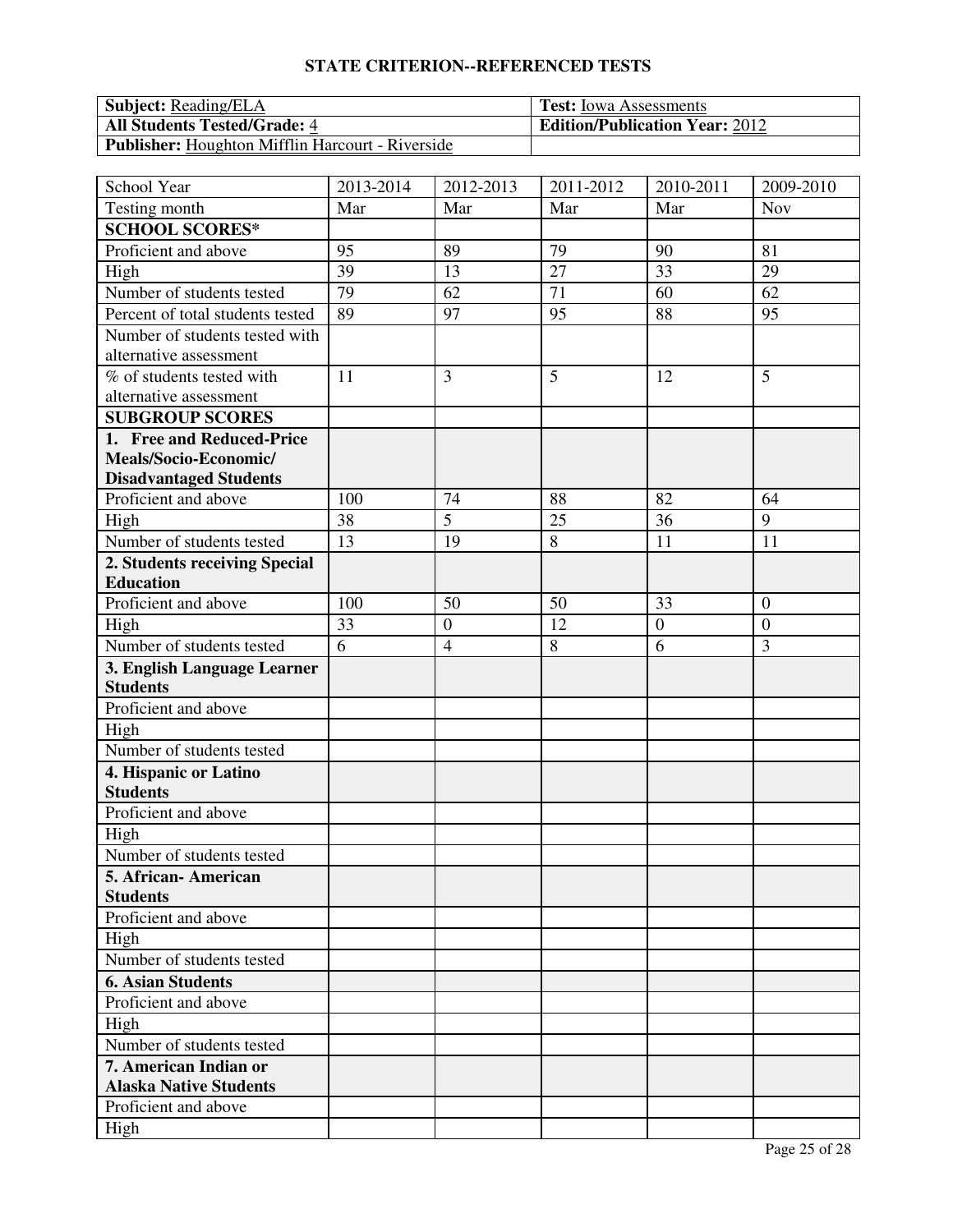| School Year                      | 2013-2014 | 2012-2013 | 2011-2012 | 2010-2011 | 2009-2010 |
|----------------------------------|-----------|-----------|-----------|-----------|-----------|
| Number of students tested        |           |           |           |           |           |
| 8. Native Hawaiian or other      |           |           |           |           |           |
| <b>Pacific Islander Students</b> |           |           |           |           |           |
| Proficient and above             |           |           |           |           |           |
| High                             |           |           |           |           |           |
| Number of students tested        |           |           |           |           |           |
| 9. White Students                |           |           |           |           |           |
| Proficient and above             | 96        | 91        | 78        | 88        | 81        |
| High                             | 32        | 17        | 28        | 35        | 17        |
| Number of students tested        | 75        | 53        | 65        | 52        | 54        |
| 10. Two or More Races            |           |           |           |           |           |
| identified Students              |           |           |           |           |           |
| Proficient and above             |           |           |           |           |           |
| High                             |           |           |           |           |           |
| Number of students tested        |           |           |           |           |           |
| 11. Other 1: Other 1             |           |           |           |           |           |
| Proficient and above             |           |           |           |           |           |
| High                             |           |           |           |           |           |
| Number of students tested        |           |           |           |           |           |
| 12. Other 2: Other 2             |           |           |           |           |           |
| Proficient and above             |           |           |           |           |           |
| High                             |           |           |           |           |           |
| Number of students tested        |           |           |           |           |           |
| 13. Other 3: Other 3             |           |           |           |           |           |
| Proficient and above             |           |           |           |           |           |
| High                             |           |           |           |           |           |
| Number of students tested        |           |           |           |           |           |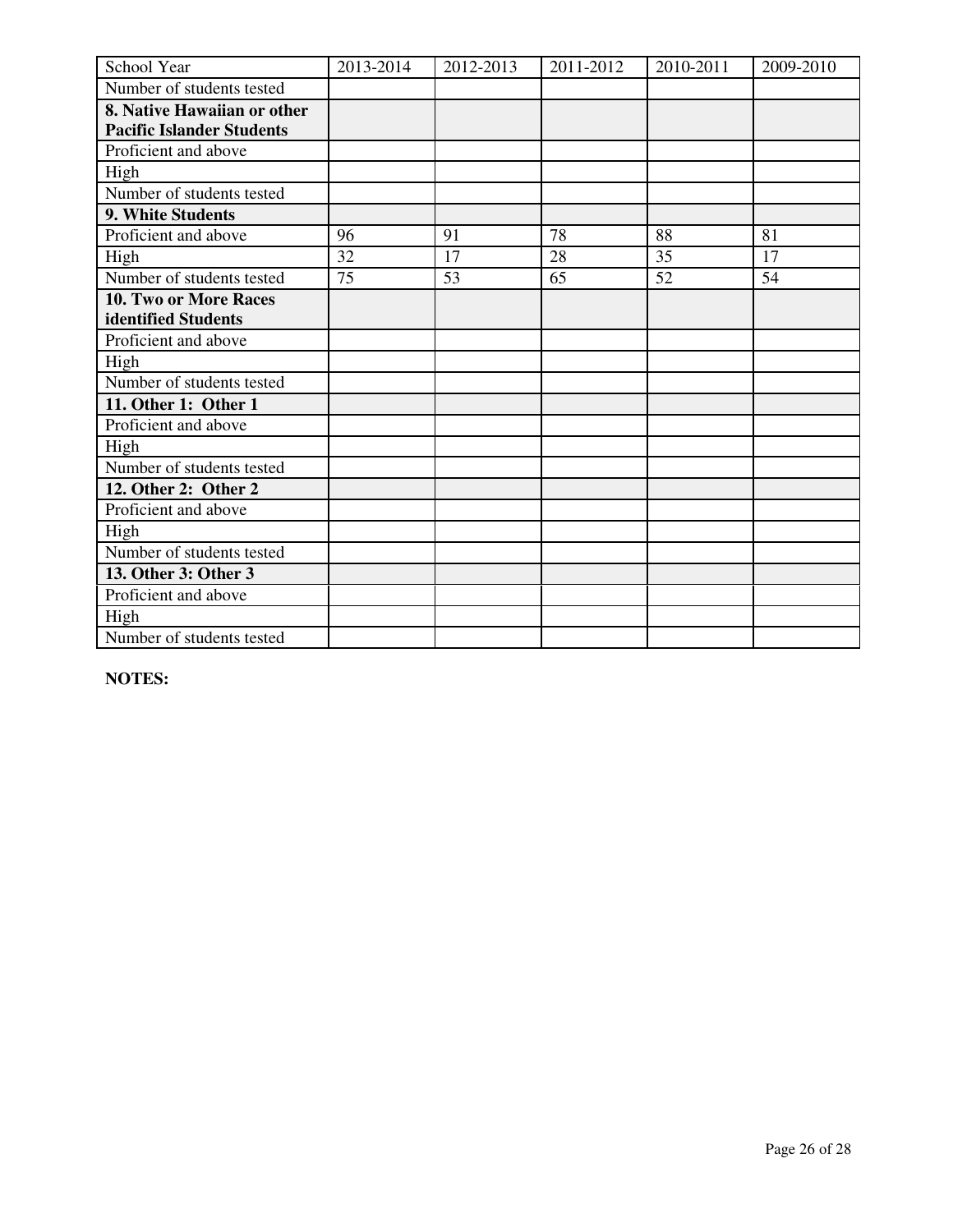| <b>Subject:</b> Reading/ELA                      | <b>Test:</b> Iowa Assessments         |
|--------------------------------------------------|---------------------------------------|
| <b>All Students Tested/Grade: 5</b>              | <b>Edition/Publication Year: 2012</b> |
| Publisher: Houghton Mifflin Harcourt - Riverside |                                       |

| School Year                      | 2013-2014       | 2012-2013 | 2011-2012        | 2010-2011        | 2009-2010        |
|----------------------------------|-----------------|-----------|------------------|------------------|------------------|
| Testing month                    | Mar             | Mar       | Mar              | Mar              | <b>Nov</b>       |
| <b>SCHOOL SCORES*</b>            |                 |           |                  |                  |                  |
| Proficient and above             | 86              | 86        | 89               | 89               | 92               |
| High                             | 19              | 19        | 25               | 29               | 17               |
| Number of students tested        | $\overline{73}$ | 73        | 61               | 65               | 65               |
| Percent of total students tested | 98              | 94        | 90               | 94               | 98               |
| Number of students tested with   |                 |           |                  |                  |                  |
| alternative assessment           |                 |           |                  |                  |                  |
| % of students tested with        | $\overline{2}$  | 6         | 10               | 6                | $\overline{2}$   |
| alternative assessment           |                 |           |                  |                  |                  |
| <b>SUBGROUP SCORES</b>           |                 |           |                  |                  |                  |
| 1. Free and Reduced-Price        |                 |           |                  |                  |                  |
| Meals/Socio-Economic/            |                 |           |                  |                  |                  |
| <b>Disadvantaged Students</b>    |                 |           |                  |                  |                  |
| Proficient and above             | 100             | 100       | 88               | 91               | 82               |
| High                             | 12              | 12        | $\boldsymbol{0}$ | 9                | 9                |
| Number of students tested        | 8               | $\,8\,$   | 8                | 11               | 11               |
| 2. Students receiving Special    |                 |           |                  |                  |                  |
| <b>Education</b>                 |                 |           |                  |                  |                  |
| Proficient and above             | 63              | 63        | 29               | 25               | 67               |
| High                             | 12              | 12        | 14               | $\boldsymbol{0}$ | $\boldsymbol{0}$ |
| Number of students tested        | 8               | $\,8\,$   | $\overline{7}$   | $\overline{4}$   | 3                |
| 3. English Language Learner      |                 |           |                  |                  |                  |
| <b>Students</b>                  |                 |           |                  |                  |                  |
| Proficient and above             |                 |           |                  |                  |                  |
| High                             |                 |           |                  |                  |                  |
| Number of students tested        |                 |           |                  |                  |                  |
| 4. Hispanic or Latino            |                 |           |                  |                  |                  |
| <b>Students</b>                  |                 |           |                  |                  |                  |
| Proficient and above             |                 |           |                  |                  |                  |
| High                             |                 |           |                  |                  |                  |
| Number of students tested        |                 |           |                  |                  |                  |
| 5. African- American             |                 |           |                  |                  |                  |
| <b>Students</b>                  |                 |           |                  |                  |                  |
| Proficient and above             |                 |           |                  |                  |                  |
| High                             |                 |           |                  |                  |                  |
| Number of students tested        |                 |           |                  |                  |                  |
| <b>6. Asian Students</b>         |                 |           |                  |                  |                  |
| Proficient and above             |                 |           |                  |                  |                  |
| High                             |                 |           |                  |                  |                  |
| Number of students tested        |                 |           |                  |                  |                  |
| 7. American Indian or            |                 |           |                  |                  |                  |
| <b>Alaska Native Students</b>    |                 |           |                  |                  |                  |
| Proficient and above             |                 |           |                  |                  |                  |
| High                             |                 |           |                  |                  |                  |